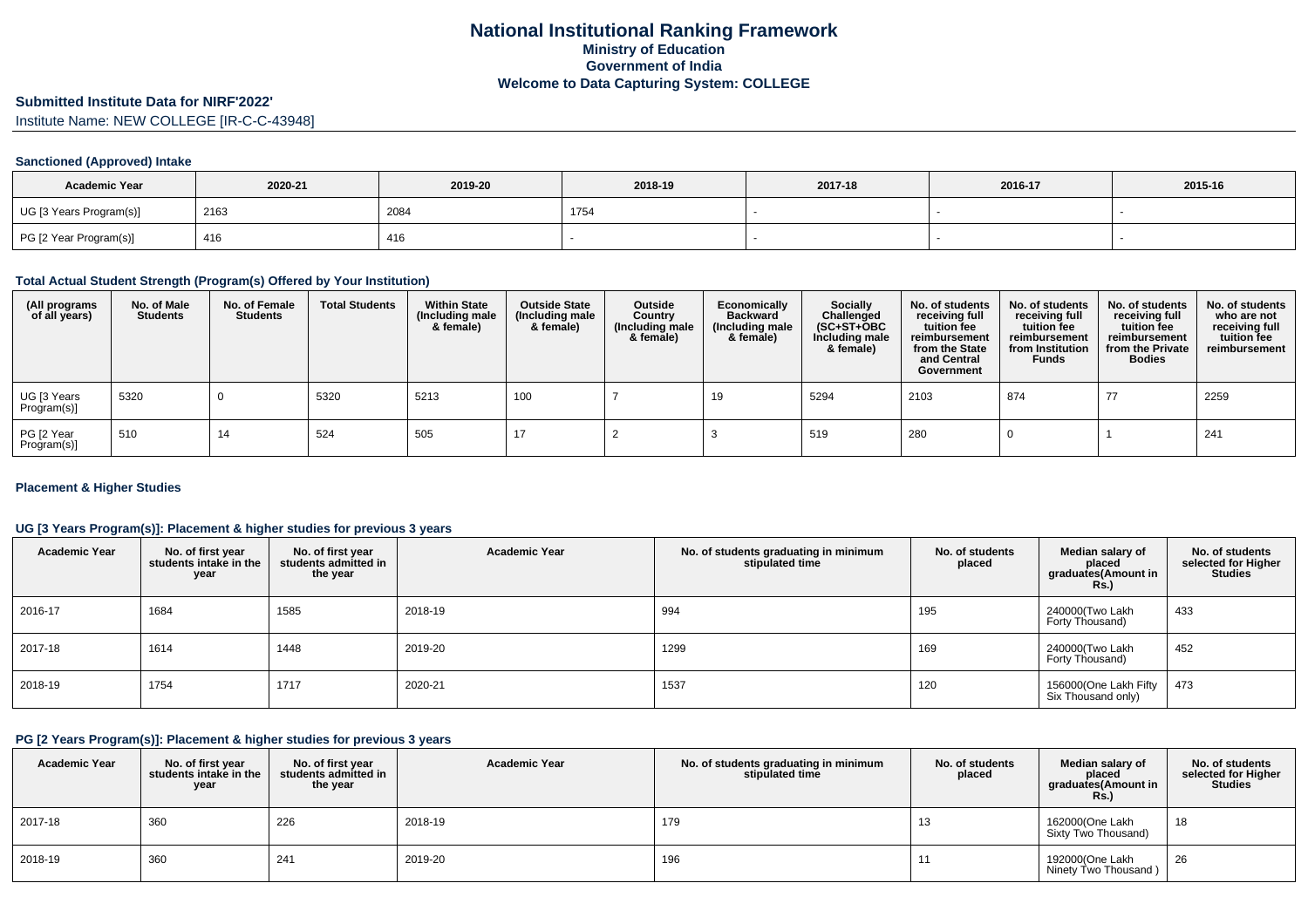| 2019-20 | 416 | ົາ 44<br>-44 | 2020-21 | $\sim$<br>-42 C |  | $^{\circ}$ 00/0n-<br><b>L</b> акп<br>usand Onlv`<br>ın | 16 |
|---------|-----|--------------|---------|-----------------|--|--------------------------------------------------------|----|
|---------|-----|--------------|---------|-----------------|--|--------------------------------------------------------|----|

# **Financial Resources: Utilised Amount for the Capital expenditure for previous 3 years**

| <b>Academic Year</b>                                                                                 | 2020-21                                     |                                               | 2018-19                                     |  |  |  |  |  |
|------------------------------------------------------------------------------------------------------|---------------------------------------------|-----------------------------------------------|---------------------------------------------|--|--|--|--|--|
|                                                                                                      | <b>Utilised Amount</b>                      | <b>Utilised Amount</b>                        | <b>Utilised Amount</b>                      |  |  |  |  |  |
| Annual Capital Expenditure on Academic Activities and Resources (excluding expenditure on buildings) |                                             |                                               |                                             |  |  |  |  |  |
| Library                                                                                              | 423162 (FOUR LAKH TWENTY THREE THOUSAND ONE | 1063968 (TEN LAKH SIXTY THREE THOUSAND NINE   | 759923 (SEVEN LAKH FIFTY NINE THOUSAND NINE |  |  |  |  |  |
|                                                                                                      | HUNDRED AND SIXTY TWO)                      | HUNDRED AND SIXTY EIGHT)                      | HUNDRED AND TWENTY THREE)                   |  |  |  |  |  |
| New Equipment for Laboratories                                                                       | 518240 (FIVE LAKH EIGHTEEN THOUSAND TWO     | 6420904 (SIXTY FOUR LAKH TWENTY THOUSAND NINE | 178140 (ONE LAKH SEVENTY EIGHT THOUSAND ONE |  |  |  |  |  |
|                                                                                                      | HUNDRED AND FORTY)                          | HUNDRED AND FOUR)                             | HUNDRED AND FORTY)                          |  |  |  |  |  |
| Other expenditure on creation of Capital Assets (excluding                                           | 1102411 (ELEVEN LAKH TWO THOUSAND FOUR      | 5091950 (FIFTY LAKH NINETY ONE THOUSAND NINE  | 7423298 (SEVENTY FOUR LAKH TWENTY THREE     |  |  |  |  |  |
| expenditure on Land and Building)                                                                    | HUNDRED AND ELEVEN)                         | HUNDRED AND FIFTY)                            | THOUSAND TWO HUNDRED AND NINETY EIGHT)      |  |  |  |  |  |

# **Financial Resources: Utilised Amount for the Operational expenditure for previous 3 years**

| <b>Academic Year</b>                                                                                                                                                                            | 2020-21                                                                                            | 2019-20                                                                                       | 2018-19                                                                                               |  |  |  |  |
|-------------------------------------------------------------------------------------------------------------------------------------------------------------------------------------------------|----------------------------------------------------------------------------------------------------|-----------------------------------------------------------------------------------------------|-------------------------------------------------------------------------------------------------------|--|--|--|--|
|                                                                                                                                                                                                 | <b>Utilised Amount</b>                                                                             | <b>Utilised Amount</b>                                                                        | <b>Utilised Amount</b>                                                                                |  |  |  |  |
| <b>Annual Operational Expenditure</b>                                                                                                                                                           |                                                                                                    |                                                                                               |                                                                                                       |  |  |  |  |
| Salaries (Teaching and Non Teaching staff)                                                                                                                                                      | 311735163 (THIRTY ONE CRORE SEVENTEEN LAKH<br>THIRTY FIVE THOUSAND ONE HUNDRED AND SIXTY<br>THREE) | 309223436 (THIRTY CRORE NINETY TWO LAKH TWENTY<br>THREE THOUSAND FOUR HUNDRED AND THIRTY SIX) | 286891629 (TWENTY EIGHT CRORE SIXTY EIGHT LAKH<br>NINETY ONE THOUSAND SIX HUNDRED AND TWENTY<br>NINE) |  |  |  |  |
| Maintenance of Academic Infrastructure or consumables and<br>other running expenditures (excluding maintenance of hostels<br>and allied services, rent of the building, depreciation cost, etc) | 61354190 (SIX CRORE THIRTEEN LAKH FIFTY FOUR<br>THOUSAND ONE HUNDRED AND NINETY)                   | 66309906 (SIX CRORE SIXTY THREE LAKH NINE<br>THOUSAND NINE HUNDRED AND SIX)                   | 48458765 (FOUR CRORE EIGHTY FOUR LAKH FIFTY<br>EIGHT THOUSAND SEVEN HUNDRED AND SIXTY FIVE)           |  |  |  |  |
| Seminars/Conferences/Workshops                                                                                                                                                                  | 129000 (ONE LAKH TWENTY NINE THOUSAND)                                                             | 500486 (FIVE LAKH FOUR HUNDRED AND EIGHTY SIX)                                                | 480316 (FOUR LAKH EIGHTY THOUSAND THREE<br>HUNDRED AND SIXTEEN)                                       |  |  |  |  |

# **PCS Facilities: Facilities of physically challenged students**

| 1. Do your institution buildings have Lifts/Ramps?                                                                                                         | Yes, more than 80% of the buildings |
|------------------------------------------------------------------------------------------------------------------------------------------------------------|-------------------------------------|
| 2. Do your institution have provision for walking aids, including wheelchairs and transportation from one building to another for<br>handicapped students? | Yes                                 |
| 3. Do your institution buildings have specially designed toilets for handicapped students?                                                                 | Yes, more than 80% of the buildings |

# **Faculty Details**

| Srno | Name                                  | Age | Designation         | Gender | Qualification | <b>Experience (In</b><br><b>Months</b> ) | <b>Currently working</b><br>with institution? | <b>Joining Date</b> | <b>Leaving Date</b> | <b>Association type</b> |
|------|---------------------------------------|-----|---------------------|--------|---------------|------------------------------------------|-----------------------------------------------|---------------------|---------------------|-------------------------|
|      | S A SHEIK<br><b>MOHAMED</b>           | 58  | Associate Professor | Male   | M. Phil       | 345                                      | Yes                                           | 03-08-1992          | $-$                 | Regular                 |
| 2    | DR ANVAR<br>SADHATH<br>VALIYAPARAMBAT | 46  | Associate Professor | Male   | Ph.D          | 256                                      | Yes                                           | 18-01-2000          | $-$                 | Regular                 |
| 3    | DR A K MOHAMED<br>ALI                 | 48  | Associate Professor | Male   | Ph.D          | 279                                      | Yes                                           | 02-02-1998          | $-$                 | Regular                 |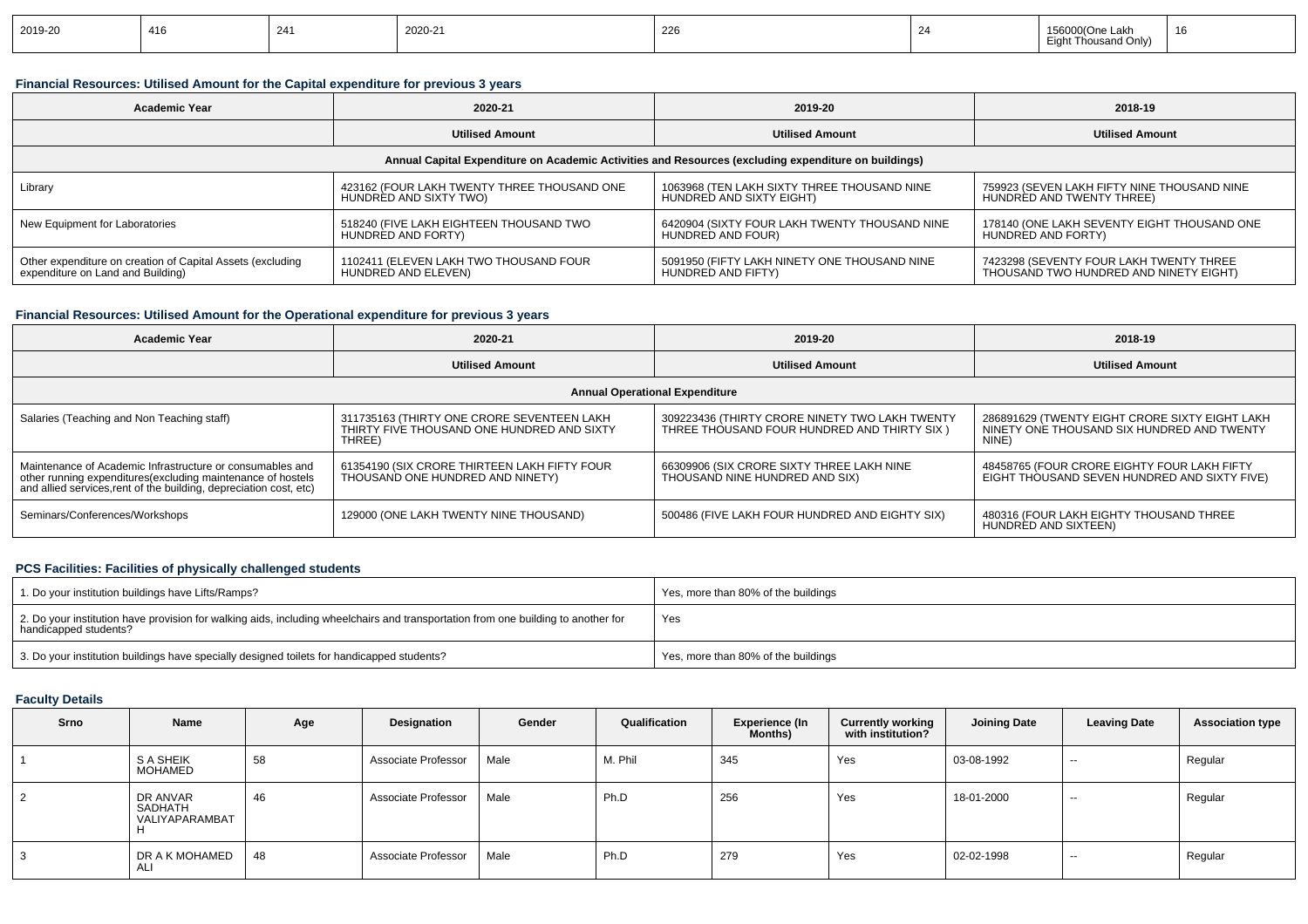| 4  | Dr Y A ZAHEER<br>ABDUL GHAFOOR            | 37 | <b>Assistant Professor</b> | Male | Ph.D       | 177 | Yes | 22-08-2006 | $\overline{\phantom{a}}$ | Regular |
|----|-------------------------------------------|----|----------------------------|------|------------|-----|-----|------------|--------------------------|---------|
| 5  | DR A<br><b>SATHIKULAMEEN</b>              | 37 | <b>Assistant Professor</b> | Male | Ph.D       | 153 | Yes | 07-08-2008 | $\overline{\phantom{a}}$ | Regular |
| 6  | DR S M S SYED<br>ABDUL KHADER             | 56 | Associate Professor        | Male | Ph.D       | 285 | Yes | 11-08-1997 | $\sim$                   | Regular |
| 7  | DR M JAFAR<br>SADIQ ALI                   | 38 | <b>Assistant Professor</b> | Male | Ph.D       | 89  | Yes | 20-12-2013 | $\sim$                   | Regular |
| 8  | DR SYED<br>KAMALULLAH<br><b>BAKHTIARY</b> | 54 | <b>Assistant Professor</b> | Male | Ph.D       | 306 | Yes | 01-11-1995 | $\sim$                   | Regular |
| 9  | DR K MUJEEB<br><b>RAHMAN</b>              | 45 | <b>Assistant Professor</b> | Male | Ph.D       | 239 | Yes | 20-06-2001 | $\overline{\phantom{a}}$ | Regular |
| 10 | <b>DRMSA</b><br>JAFARULLA KHAN            | 55 | Associate Professor        | Male | Ph.D       | 271 | Yes | 07-10-1998 | $\overline{\phantom{a}}$ | Regular |
| 11 | E S MUHAMMED<br>ASLAM                     | 34 | <b>Assistant Professor</b> | Male | <b>NET</b> | 89  | Yes | 20-12-2013 | $\overline{\phantom{a}}$ | Regular |
| 12 | DR S TAMEEM<br><b>SHARIEF</b>             | 52 | <b>Assistant Professor</b> | Male | Ph.D       | 320 | Yes | 01-09-1994 | $\sim$                   | Regular |
| 13 | Dr B AFROZ<br>AHMED                       | 45 | <b>Assistant Professor</b> | Male | Ph.D       | 219 | Yes | 03-02-2003 | $\overline{\phantom{a}}$ | Regular |
| 14 | DR S ABDUL<br>RASHEED                     | 53 | <b>Assistant Professor</b> | Male | Ph.D       | 274 | Yes | 01-07-1998 | $\overline{\phantom{a}}$ | Regular |
| 15 | A R ABDUL LATHIF                          | 57 | Associate Professor        | Male | M. Phil    | 343 | Yes | 22-10-1992 | ⊶.                       | Regular |
| 16 | DR D KAJA<br><b>MOHAIDEEN</b>             | 39 | <b>Assistant Professor</b> | Male | Ph.D       | 190 | Yes | 19-07-2005 | --                       | Regular |
| 17 | A MOHAMED<br><b>HUSSAIN</b>               | 58 | <b>Assistant Professor</b> | Male | M. Phil    | 320 | Yes | 14-09-1994 | $\sim$                   | Regular |
| 18 | DR K SYED SURAJ<br><b>BABU</b>            | 46 | <b>Assistant Professor</b> | Male | Ph.D       | 159 | Yes | 18-02-2008 | $\overline{\phantom{a}}$ | Regular |
| 19 | DR M MOHAMED<br><b>NASEER ALI</b>         | 44 | <b>Assistant Professor</b> | Male | Ph.D       | 88  | Yes | 30-01-2014 | $\sim$                   | Regular |
| 20 | DR M A MOHAMED<br><b>MUSTHAFA</b>         | 55 | Associate Professor        | Male | Ph.D       | 358 | Yes | 22-07-1991 | $\overline{\phantom{a}}$ | Regular |
| 21 | DR A RASHEETH                             | 51 | <b>Assistant Professor</b> | Male | Ph.D       | 293 | Yes | 05-12-1996 | $\overline{\phantom{a}}$ | Regular |
| 22 | Dr A SHERIF                               | 48 | <b>Assistant Professor</b> | Male | Ph.D       | 179 | Yes | 14-06-2006 | $\overline{\phantom{a}}$ | Regular |
| 23 | DR M MOHAMED<br><b>HANIPHA</b>            | 37 | Assistant Professor        | Male | Ph.D       | 135 | Yes | 09-02-2010 | $- -$                    | Regular |
| 24 | DR A SHANAVAS                             | 39 | <b>Assistant Professor</b> | Male | Ph.D       | 89  | Yes | 20-12-2013 | $\sim$                   | Regular |
| 25 | Y ABDUL NAZAR                             | 59 | <b>Assistant Professor</b> | Male | M. Phil    | 159 | Yes | 25-02-2008 | $\sim$                   | Regular |
| 26 | DR MOHAMMED<br><b>IBRAHIM NAVEED</b>      | 48 | Associate Professor        | Male | Ph.D       | 304 | Yes | 18-01-1996 | $\sim$                   | Regular |
| 27 | DR MOHAMED<br>SAQUIB NAVEED               | 46 | <b>Assistant Professor</b> | Male | Ph.D       | 161 | Yes | 05-12-2007 | $\sim$                   | Regular |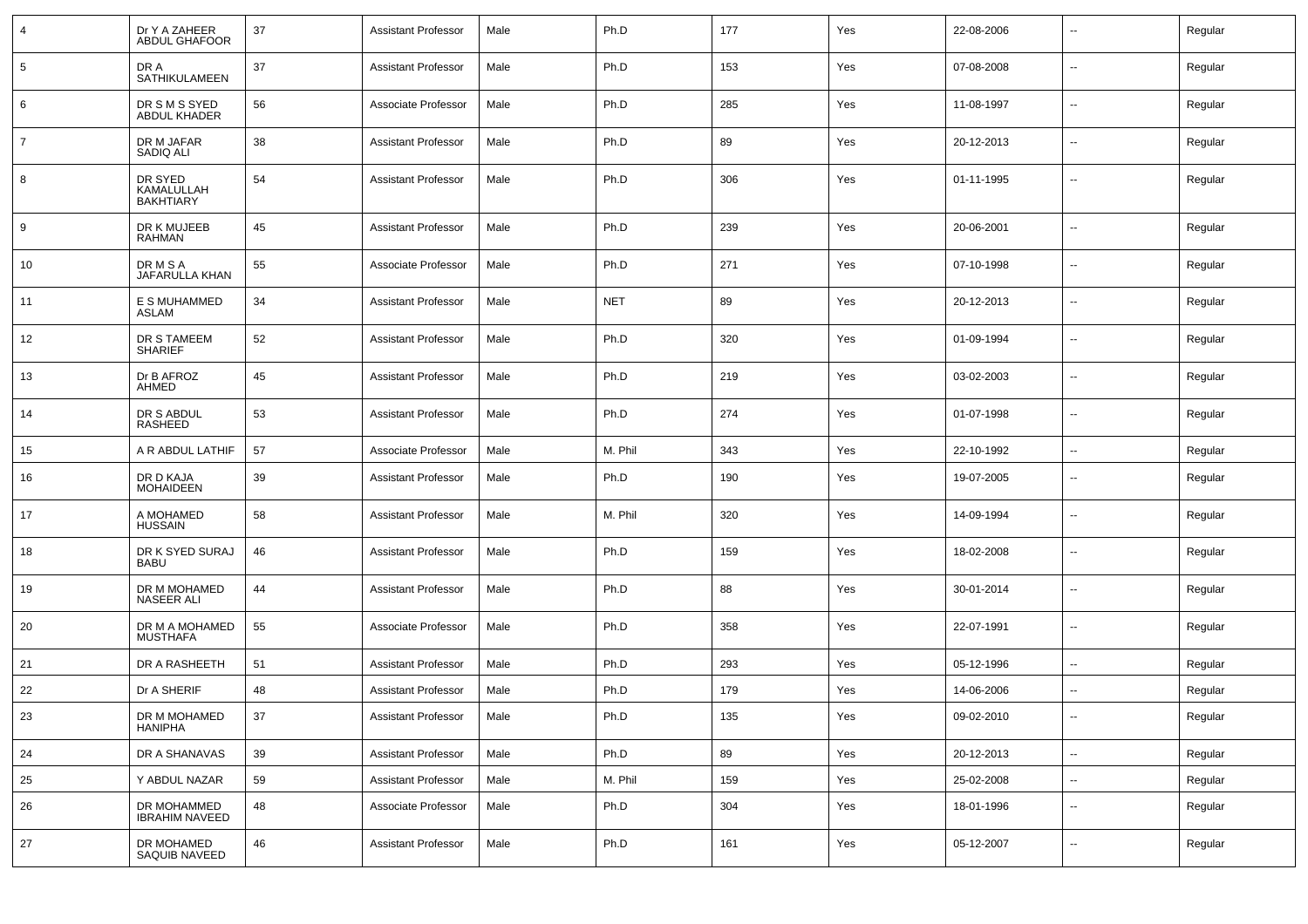| 28 | <b>SHAIK</b><br><b>MOHAMMED</b><br><b>ISMAIL</b> | 44 | <b>Assistant Professor</b> | Male | Ph.D        | 238 | Yes | 17-07-2001 |                          | Regular |
|----|--------------------------------------------------|----|----------------------------|------|-------------|-----|-----|------------|--------------------------|---------|
| 29 | DR N O AMEEN                                     | 40 | <b>Assistant Professor</b> | Male | Ph.D        | 191 | Yes | 01-07-2005 | ш.                       | Regular |
| 30 | DR B RAJAN                                       | 46 | <b>Assistant Professor</b> | Male | Ph.D        | 192 | Yes | 26-07-2005 | ш.                       | Regular |
| 31 | M MOHAMED<br>RIYASDEEN                           | 38 | <b>Assistant Professor</b> | Male | <b>SET</b>  | 179 | Yes | 22-08-2006 | Ξ.                       | Regular |
| 32 | DR S<br><b>FAREEDDUDDIN</b><br><b>HUSSAINI</b>   | 49 | <b>Assistant Professor</b> | Male | Ph.D        | 48  | Yes | 20-06-2001 | $\sim$                   | Regular |
| 33 | Dr M MASTHAN                                     | 39 | <b>Assistant Professor</b> | Male | Ph.D        | 95  | Yes | 21-08-2013 | $\sim$                   | Regular |
| 34 | DR K MOHAMMED<br>MUSTAQUE                        | 37 | <b>Assistant Professor</b> | Male | Ph.D        | 151 | Yes | 02-12-2008 | $\overline{\phantom{a}}$ | Regular |
| 35 | N MD<br>AZMATHULLAH                              | 32 | <b>Assistant Professor</b> | Male | <b>SLET</b> | 116 | Yes | 05-09-2011 | Ξ.                       | Regular |
| 36 | A S MOHAMED<br><b>HAMSA</b>                      | 45 | <b>Assistant Professor</b> | Male | M. Phil     | 217 | Yes | 16-06-2003 | $\sim$                   | Regular |
| 37 | S K AKBAR BASHA                                  | 32 | <b>Assistant Professor</b> | Male | <b>SET</b>  | 122 | Yes | 19-08-2013 | $\sim$                   | Regular |
| 38 | G<br><b>BHARANIDHARAN</b>                        | 39 | <b>Assistant Professor</b> | Male | M. Phil     | 155 | Yes | 07-08-2008 | $\overline{a}$           | Regular |
| 39 | A IBRAHIM KALEEL                                 | 36 | <b>Assistant Professor</b> | Male | M. Phil     | 118 | Yes | 05-09-2011 | ш.                       | Regular |
| 40 | R B SYED<br>AHAMMED<br>JALALUTHEEN               | 39 | <b>Assistant Professor</b> | Male | <b>NET</b>  | 179 | Yes | 01-09-2006 | Ξ.                       | Regular |
| 41 | Dr V<br>GUNASEKARAN                              | 38 | <b>Assistant Professor</b> | Male | Ph.D        | 132 | Yes | 19-07-2010 | ۰.                       | Regular |
| 42 | Dr M ABDUL<br>JALEEL                             | 36 | <b>Assistant Professor</b> | Male | Ph.D        | 130 | Yes | 15-09-2010 | $\overline{a}$           | Regular |
| 43 | A MOHAMMED<br><b>SHAFIQ</b>                      | 39 | <b>Assistant Professor</b> | Male | M. Phil     | 198 | Yes | 01-02-2005 | $\overline{\phantom{a}}$ | Regular |
| 44 | K MOHAMED<br><b>NAZEEB</b>                       | 49 | <b>Assistant Professor</b> | Male | M. Phil     | 94  | Yes | 02-09-2013 | ۰.                       | Regular |
| 45 | <b>F MOHIDEEN</b><br><b>BASHA</b>                | 32 | <b>Assistant Professor</b> | Male | <b>SET</b>  | 85  | Yes | 16-06-2014 | $\overline{a}$           | Regular |
| 46 | Dr L ALLWIN<br><b>JOSEPH</b>                     | 31 | <b>Assistant Professor</b> | Male | Ph.D        | 58  | Yes | 07-09-2016 | $\overline{\phantom{a}}$ | Regular |
| 47 | Dr A SATHAR<br>KHAN                              | 36 | Assistant Professor        | Male | Ph.D        | 46  | Yes | 14-09-2017 | $\overline{\phantom{a}}$ | Regular |
| 48 | SYED SHABBEER<br><b>HUSSAIN</b>                  | 49 | <b>Assistant Professor</b> | Male | SET         | 59  | Yes | 17-08-2016 | $\sim$                   | Regular |
| 49 | S MOHAMMED<br><b>HUZAIFA</b>                     | 35 | <b>Assistant Professor</b> | Male | M. Phil     | 94  | Yes | 02-09-2013 | $\sim$                   | Regular |
| 50 | Z MOHAMMED<br>YAHIYA                             | 35 | <b>Assistant Professor</b> | Male | Ph.D        | 132 | Yes | 21-07-2010 | $\sim$                   | Regular |
| 51 | DR J ADAM KANI                                   | 41 | <b>Assistant Professor</b> | Male | Ph.D        | 193 | Yes | 01-07-2005 | $\sim$                   | Regular |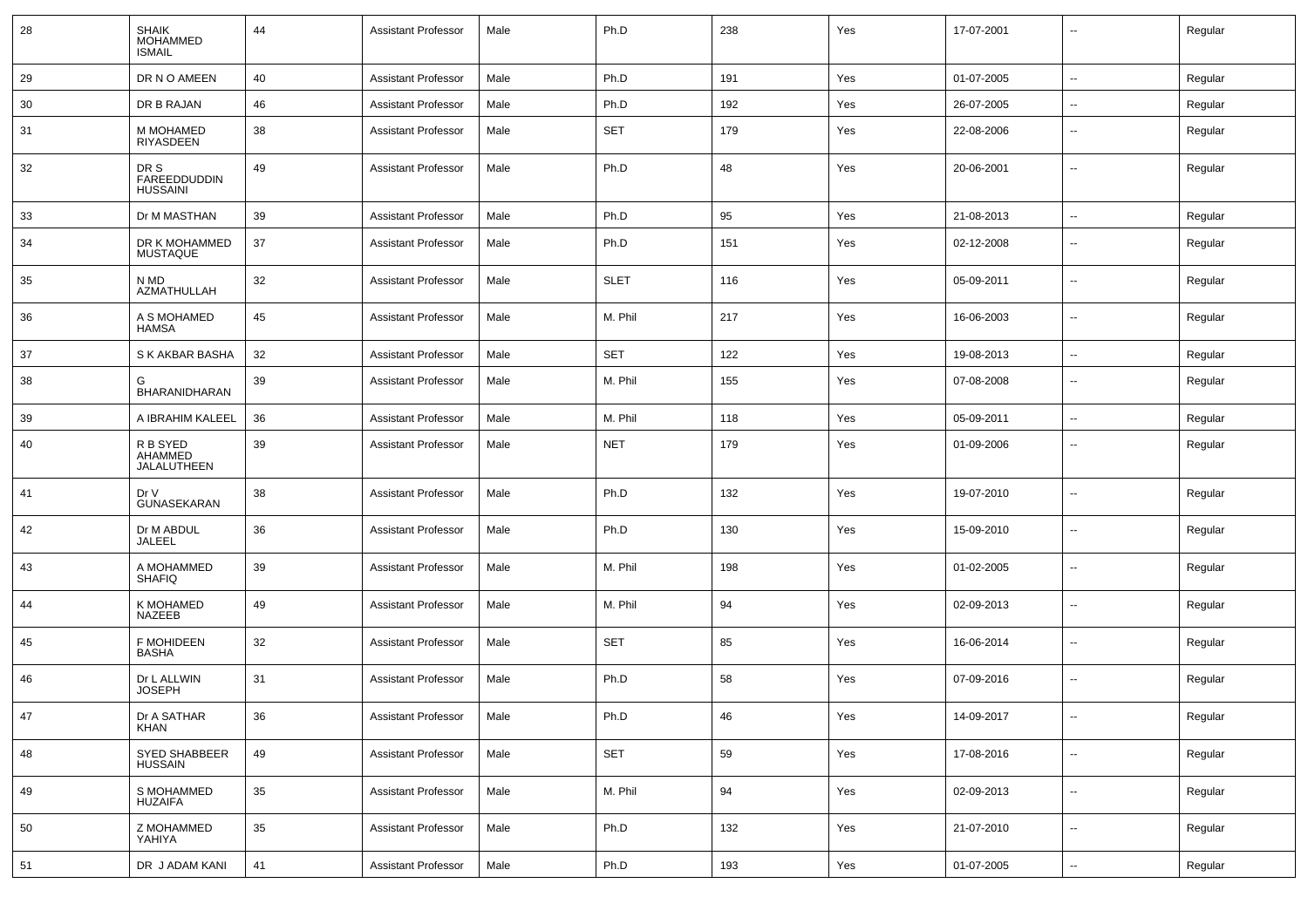| 52 | Y RAHAMATHULLA<br><b>KHAN</b>                  | 44 | <b>Assistant Professor</b> | Male | M. Phil     | 161 | Yes | 12-02-2008 | --                       | Regular |
|----|------------------------------------------------|----|----------------------------|------|-------------|-----|-----|------------|--------------------------|---------|
| 53 | N ANVER HUSSAIN                                | 45 | <b>Assistant Professor</b> | Male | M. Phil     | 193 | Yes | 01-07-2005 | $\overline{\phantom{a}}$ | Regular |
| 54 | Z MOHAMMED<br>YASEEN                           | 33 | <b>Assistant Professor</b> | Male | <b>SET</b>  | 95  | Yes | 19-08-2013 | $\overline{\phantom{a}}$ | Regular |
| 55 | DR P HAKKIM<br><b>DIVAN MYDEEN</b>             | 49 | <b>Assistant Professor</b> | Male | Ph.D        | 296 | Yes | 25-11-1996 | $\overline{\phantom{a}}$ | Regular |
| 56 | DR A M ABID<br><b>BASHA</b>                    | 51 | <b>Assistant Professor</b> | Male | Ph.D        | 261 | Yes | 17-10-1999 | $\overline{\phantom{a}}$ | Regular |
| 57 | <b>MP SADEED</b><br><b>AZHAR</b>               | 37 | <b>Assistant Professor</b> | Male | <b>NET</b>  | 35  | Yes | 19-03-2018 | --                       | Regular |
| 58 | S M MOHAMED<br>LUKMAN                          | 41 | <b>Assistant Professor</b> | Male | <b>NET</b>  | 88  | Yes | 01-03-2014 | $\overline{\phantom{a}}$ | Regular |
| 59 | S SHAMSUDEEN                                   | 49 | <b>Assistant Professor</b> | Male | <b>SLET</b> | 97  | Yes | 13-06-2013 | $\overline{\phantom{a}}$ | Regular |
| 60 | DR S BASHEER<br>AHMED                          | 58 | Associate Professor        | Male | Ph.D        | 345 | Yes | 03-08-1992 | -−                       | Regular |
| 61 | DR G V NARESH                                  | 53 | Associate Professor        | Male | Ph.D        | 255 | Yes | 14-02-2000 | $\overline{\phantom{a}}$ | Regular |
| 62 | DR SYED<br><b>NASRULLA</b><br><b>BAKHTIARY</b> | 39 | <b>Assistant Professor</b> | Male | Ph.D        | 191 | Yes | 20-06-2005 | --                       | Regular |
| 63 | DR G SYED<br><b>SHAMSUDEEN</b>                 | 46 | <b>Assistant Professor</b> | Male | Ph.D        | 202 | Yes | 23-07-2004 | $\overline{\phantom{a}}$ | Regular |
| 64 | DR P GAVUTHU<br>MEERAN                         | 59 | Associate Professor        | Male | Ph.D        | 342 | Yes | 04-11-1992 | -−                       | Regular |
| 65 | S SYED ABUDAHIR                                | 42 | <b>Assistant Professor</b> | Male | M. Phil     | 190 | Yes | 01-02-2005 | $\overline{\phantom{a}}$ | Regular |
| 66 | DR M HABIBULLAH                                | 59 | <b>Assistant Professor</b> | Male | Ph.D        | 259 | Yes | 16-10-1999 | $\overline{\phantom{a}}$ | Regular |
| 67 | DR T ABDUL<br>KHADAR                           | 52 | Associate Professor        | Male | Ph.D        | 293 | Yes | 06-12-1996 | $\overline{\phantom{a}}$ | Regular |
| 68 | DR S<br>KAREEMULLA<br>BASHA                    | 56 | Associate Professor        | Male | Ph.D        | 273 | Yes | 06-08-1998 | $\overline{\phantom{a}}$ | Regular |
| 69 | DR M FAKIR<br><b>ISMAIL</b>                    | 40 | <b>Assistant Professor</b> | Male | Ph.D        | 159 | Yes | 18-02-2008 | $\overline{\phantom{a}}$ | Regular |
| 70 | DR P SRITHARAN                                 | 58 | <b>Assistant Professor</b> | Male | Ph.D        | 190 | Yes | 01-07-2005 | --                       | Regular |
| 71 | DR J SULAIMAN                                  | 45 | <b>Assistant Professor</b> | Male | Ph.D        | 249 | Yes | 01-08-2000 | $\overline{\phantom{a}}$ | Regular |
| 72 | K S MD AKMAL                                   | 57 | Associate Professor        | Male | M. Phil     | 382 | Yes | 05-07-1989 | $\overline{\phantom{a}}$ | Regular |
| 73 | A FIAZ AHAMED                                  | 58 | Associate Professor        | Male | M. Phil     | 391 | Yes | 03-10-1988 | $\overline{\phantom{a}}$ | Regular |
| 74 | S K AHAMED<br>JALALUDEEN                       | 56 | Associate Professor        | Male | M. Phil     | 263 | Yes | 16-06-1999 | $\overline{\phantom{a}}$ | Regular |
| 75 | DR P A ABDULLAH<br>MAHABOOB                    | 54 | Associate Professor        | Male | Ph.D        | 307 | Yes | 19-10-1995 | $\sim$                   | Regular |
| 76 | DR R KUMAR                                     | 48 | <b>Assistant Professor</b> | Male | Ph.D        | 226 | Yes | 29-07-2002 | $\overline{\phantom{a}}$ | Regular |
| 77 | N AJMAL KHAN                                   | 30 | <b>Assistant Professor</b> | Male | <b>NET</b>  | 89  | Yes | 20-12-2013 | $\overline{\phantom{a}}$ | Regular |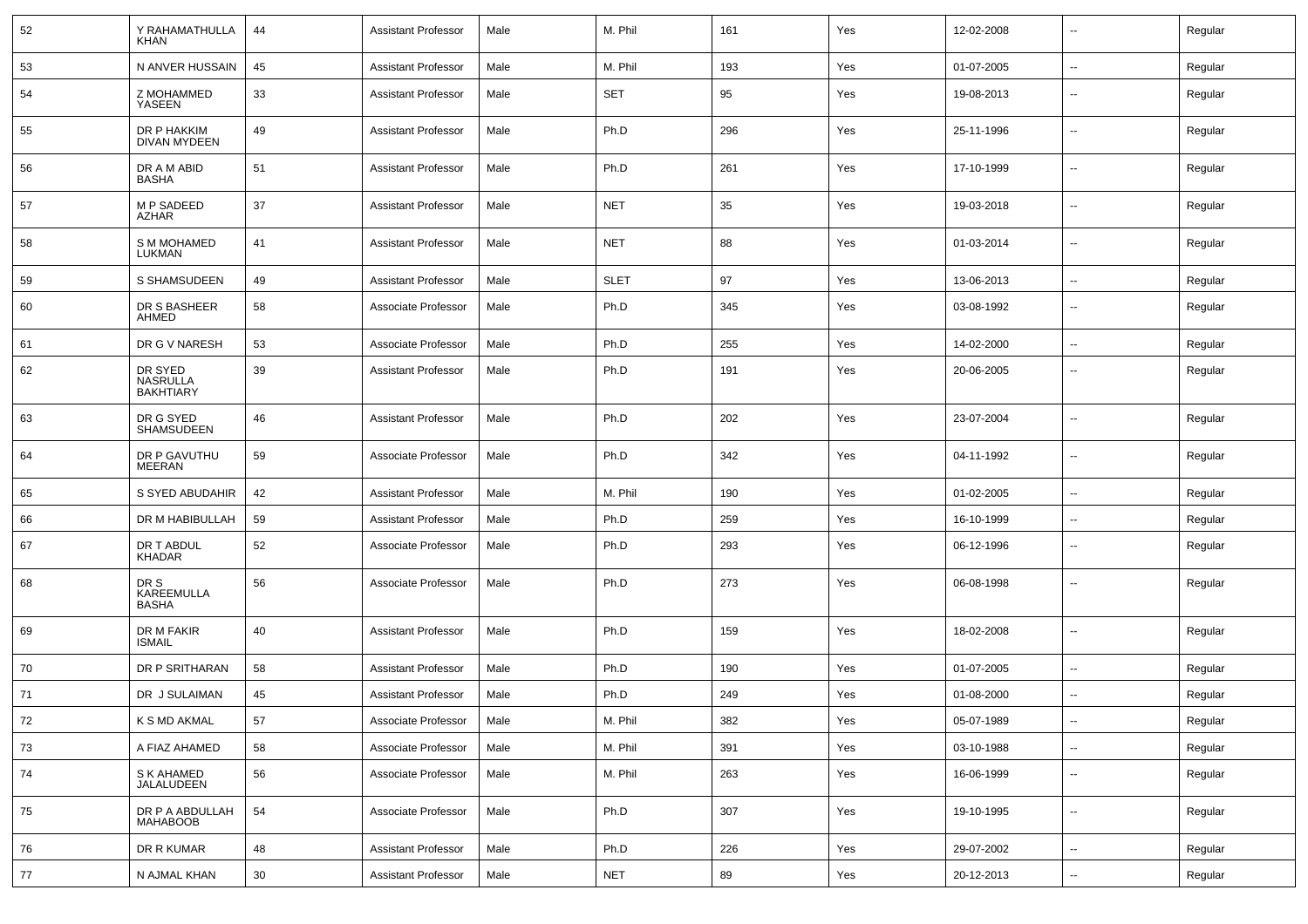| 78  | DR MOHAMMED<br><b>MUSTHAFA</b><br><b>KUMMALI</b> | 38 | <b>Assistant Professor</b> | Male | Ph.D       | 87  | Yes | 18-02-2014 | --                       | Regular |
|-----|--------------------------------------------------|----|----------------------------|------|------------|-----|-----|------------|--------------------------|---------|
| 79  | A KHAJA<br><b>MOHIDEEN</b>                       | 56 | Associate Professor        | Male | M. Phil    | 310 | Yes | 01-09-1994 | $\sim$                   | Regular |
| 80  | DR T ESWARA<br>YUVARAJ                           | 57 | Associate Professor        | Male | Ph.D       | 190 | Yes | 01-04-2005 | $\sim$                   | Regular |
| 81  | P JAHFAR ALI                                     | 40 | <b>Assistant Professor</b> | Male | M. Phil    | 149 | Yes | 11-12-2008 | $\sim$                   | Regular |
| 82  | M AMEER ALI                                      | 44 | <b>Assistant Professor</b> | Male | M. Phil    | 89  | Yes | 20-12-2013 | $\sim$                   | Regular |
| 83  | M SHAREEF KHAN                                   | 56 | Associate Professor        | Male | M. Phil    | 344 | Yes | 21-09-1992 | $\sim$                   | Regular |
| 84  | DR M C<br>SRIDHARAN                              | 37 | <b>Assistant Professor</b> | Male | Ph.D       | 65  | Yes | 15-12-2015 | $\overline{\phantom{a}}$ | Regular |
| 85  | DR A HYDER ALI                                   | 55 | <b>Assistant Professor</b> | Male | Ph.D       | 269 | Yes | 14-12-1998 | $\overline{\phantom{a}}$ | Regular |
| 86  | A ATHAULLAH                                      | 32 | <b>Assistant Professor</b> | Male | <b>NET</b> | 93  | Yes | 17-08-2013 | $\overline{\phantom{a}}$ | Regular |
| 87  | A SHAHUL<br><b>HAMEED</b>                        | 49 | <b>Assistant Professor</b> | Male | Ph.D       | 162 | Yes | 12-11-2007 | $\sim$                   | Regular |
| 88  | S A ABDUL<br><b>KADHAR</b>                       | 51 | <b>Assistant Professor</b> | Male | M. Phil    | 296 | Yes | 25-11-1996 | $\overline{\phantom{a}}$ | Regular |
| 89  | DR R MALCOM                                      | 38 | <b>Assistant Professor</b> | Male | Ph.D       | 132 | Yes | 21-07-2010 | $\overline{\phantom{a}}$ | Regular |
| 90  | DR SYED<br>FAZLULLAH<br><b>BAKHTIARY</b>         | 49 | <b>Assistant Professor</b> | Male | Ph.D       | 155 | Yes | 20-08-2008 | $\overline{\phantom{a}}$ | Regular |
| 91  | S MOHAMMED<br>ZAHEED                             | 34 | <b>Assistant Professor</b> | Male | <b>SET</b> | 93  | Yes | 16-08-2013 | $\sim$                   | Regular |
| 92  | DR K<br>SUNDARAMURTHY                            | 48 | <b>Assistant Professor</b> | Male | Ph.D       | 48  | Yes | 21-07-2010 | $\overline{\phantom{a}}$ | Regular |
| 93  | DR N MOHAMED<br><b>BASITH</b>                    | 40 | <b>Assistant Professor</b> | Male | Ph.D       | 118 | Yes | 05-09-2011 | $\sim$                   | Regular |
| 94  | H MD GHIYAS<br>AHMED                             | 48 | <b>Assistant Professor</b> | Male | M. Phil    | 95  | Yes | 13-08-2013 | $\overline{\phantom{a}}$ | Regular |
| 95  | S SHAMIMULLAH                                    | 39 | <b>Assistant Professor</b> | Male | M. Phil    | 132 | Yes | 21-07-2010 | $\overline{\phantom{a}}$ | Regular |
| 96  | M I SEYADU UMAR<br><b>FAROOK</b>                 | 44 | <b>Assistant Professor</b> | Male | M. Phil    | 198 | Yes | 24-01-2005 | $\sim$                   | Regular |
| 97  | N ZAFER AHMED                                    | 34 | <b>Assistant Professor</b> | Male | M. Phil    | 131 | Yes | 04-08-2010 | $\sim$                   | Regular |
| 98  | M MOHAMED<br><b>HASHEEM</b>                      | 36 | <b>Assistant Professor</b> | Male | Ph.D       | 153 | Yes | 10-10-2008 | $\sim$                   | Regular |
| 99  | J MOHAMED<br>YAHYA                               | 59 | <b>Assistant Professor</b> | Male | M. Phil    | 118 | Yes | 05-09-2011 | $\sim$                   | Regular |
| 100 | M A IMRAN<br>MUSTHAFA                            | 34 | <b>Assistant Professor</b> | Male | <b>NET</b> | 133 | Yes | 16-06-2010 | $\sim$                   | Regular |
| 101 | R MOHAMMED ALI                                   | 31 | <b>Assistant Professor</b> | Male | SET        | 95  | Yes | 19-08-2013 | $\sim$                   | Regular |
| 102 | K BASKARAN                                       | 42 | <b>Assistant Professor</b> | Male | M. Phil    | 132 | Yes | 21-07-2010 | $\overline{\phantom{a}}$ | Regular |
| 103 | A AKBAR ALI                                      | 41 | <b>Assistant Professor</b> | Male | SET        | 85  | Yes | 16-06-2014 | $\overline{\phantom{a}}$ | Regular |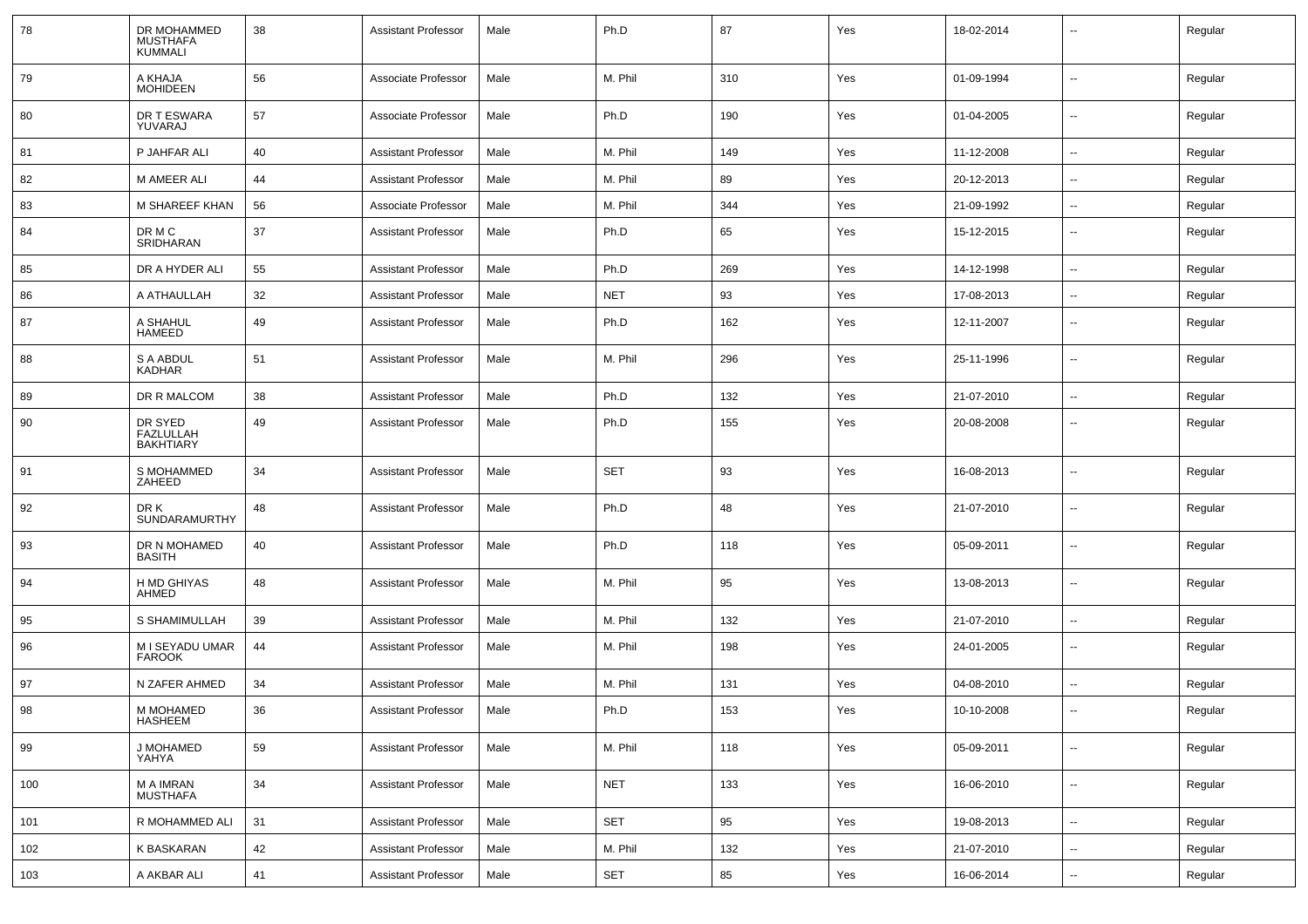| 104 | J THAMEEMUL<br>ANSARI              | 39 | <b>Assistant Professor</b> | Male | <b>SET</b>  | 59  | Yes | 08-08-2016 | $\sim$                   | Regular |
|-----|------------------------------------|----|----------------------------|------|-------------|-----|-----|------------|--------------------------|---------|
| 105 | DR ANSARUDDIN                      | 38 | <b>Assistant Professor</b> | Male | Ph.D        | 59  | Yes | 08-08-2016 | $\sim$                   | Regular |
| 106 | A MOHAMMED<br>ABID                 | 34 | <b>Assistant Professor</b> | Male | M. Phil     | 46  | Yes | 14-09-2017 | $\sim$                   | Regular |
| 107 | H AMEEN BASHA                      | 38 | <b>Assistant Professor</b> | Male | M. Phil     | 95  | Yes | 17-08-2013 | $\sim$                   | Regular |
| 108 | I MOHAMED<br><b>MUJEEB</b>         | 30 | <b>Assistant Professor</b> | Male | M. Phil     | 54  | Yes | 02-01-2017 | $\sim$                   | Regular |
| 109 | R SIVAKUMAR                        | 44 | <b>Assistant Professor</b> | Male | <b>NET</b>  | 191 | Yes | 02-08-2005 | $\mathbf{u}$             | Regular |
| 110 | <b>G NAJEEB AHMED</b>              | 39 | <b>Assistant Professor</b> | Male | M. Phil     | 193 | Yes | 01-07-2005 | $\overline{\phantom{a}}$ | Regular |
| 111 | M M SYED<br>SULAIMAN               | 47 | <b>Assistant Professor</b> | Male | M. Phil     | 193 | Yes | 01-07-2005 | $\overline{\phantom{a}}$ | Regular |
| 112 | U MD WASEEM<br><b>BARI</b>         | 41 | <b>Assistant Professor</b> | Male | M. Phil     | 46  | Yes | 18-09-2017 | $\overline{\phantom{a}}$ | Regular |
| 113 | A ASHRAF ALI                       | 46 | <b>Assistant Professor</b> | Male | M. Phil     | 251 | Yes | 21-08-2000 | $\mathbf{u}$             | Regular |
| 114 | P P ABDU RAZAKH                    | 34 | <b>Assistant Professor</b> | Male | <b>NET</b>  | 89  | Yes | 10-02-2014 | $\mathbf{u}$             | Regular |
| 115 | S NOOR<br><b>MOHAMED</b>           | 27 | <b>Assistant Professor</b> | Male | <b>NET</b>  | 53  | Yes | 01-03-2017 | $\mathbf{u}$             | Regular |
| 116 | DR M SYED ISMAIL                   | 49 | <b>Assistant Professor</b> | Male | Ph.D        | 240 | Yes | 19-03-2018 | $\sim$                   | Regular |
| 117 | <b>S HAKKIM</b>                    | 43 | <b>Assistant Professor</b> | Male | M. Phil     | 192 | Yes | 01-08-2005 | $\sim$                   | Regular |
| 118 | DR I MOHAMED<br>ZAHID              | 38 | <b>Assistant Professor</b> | Male | Ph.D        | 46  | Yes | 14-09-2017 | $\overline{\phantom{a}}$ | Regular |
| 119 | S HASSAN ABDUL<br>CADER            | 46 | <b>Assistant Professor</b> | Male | M. Phil     | 215 | Yes | 01-09-2003 | $\overline{\phantom{a}}$ | Regular |
| 120 | A SYED SARMADH<br>AHMED            | 52 | Associate Professor        | Male | M. Phil     | 320 | Yes | 05-09-1994 | $\overline{\phantom{a}}$ | Regular |
| 121 | S WESLEY<br><b>JAYAKUMAR</b>       | 55 | <b>Assistant Professor</b> | Male | <b>SLET</b> | 256 | Yes | 18-01-2000 | $\overline{\phantom{a}}$ | Regular |
| 122 | T ABDUL RAHMAN                     | 48 | <b>Assistant Professor</b> | Male | Ph.D        | 226 | Yes | 17-07-2002 | $\mathbf{u}$             | Regular |
| 123 | <b>SYED WALI</b><br>WASEEM         | 36 | <b>Assistant Professor</b> | Male | <b>NET</b>  | 166 | Yes | 01-08-2007 | $\overline{\phantom{a}}$ | Regular |
| 124 | DR S MOHAMED<br><b>ABDUL RAZAK</b> | 58 | Associate Professor        | Male | Ph.D        | 346 | Yes | 27-07-1992 | $\mathbf{u}$             | Regular |
| 125 | DR S MURALI                        | 55 | Assistant Professor        | Male | Ph.D        | 262 | Yes | 22-07-1999 | $\overline{\phantom{a}}$ | Regular |
| 126 | <b>B HUSSAIN KHAN</b>              | 39 | Assistant Professor        | Male | <b>NET</b>  | 65  | Yes | 15-12-2015 | $\sim$                   | Regular |
| 127 | DR K M A AHAMED<br><b>ZUBAIR</b>   | 48 | Assistant Professor        | Male | Ph.D        | 269 | Yes | 08-12-1998 | $\overline{\phantom{a}}$ | Regular |
| 128 | DR MOHAMMED<br>AFSAR               | 48 | Assistant Professor        | Male | Ph.D        | 239 | Yes | 20-06-2001 | $\sim$                   | Regular |
| 129 | S MOHAMED<br>TARIQ                 | 51 | Associate Professor        | Male | <b>SLET</b> | 298 | Yes | 15-07-1996 | $\sim$                   | Regular |
| 130 | DR M ABDUL<br>JAMAL                | 43 | Assistant Professor        | Male | Ph.D        | 159 | Yes | 18-02-2008 | $\sim$                   | Regular |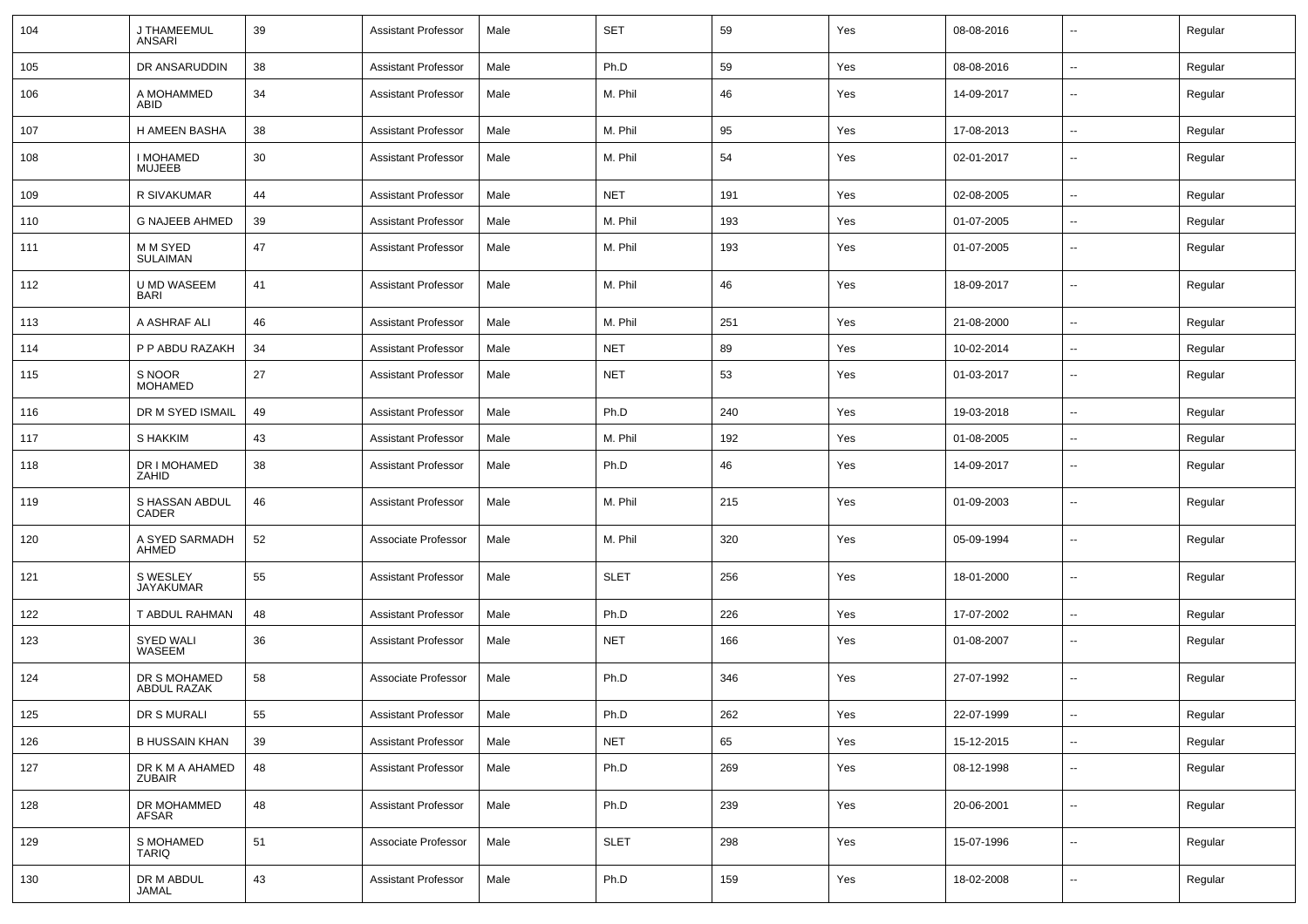| 131 | DR K C GEETHA<br><b>KRISHNAN</b> | 49 | Associate Professor        | Male | Ph.D       | 249 | Yes | 09-08-2000 | $\sim$                   | Regular |
|-----|----------------------------------|----|----------------------------|------|------------|-----|-----|------------|--------------------------|---------|
| 132 | DR S THOTHADRI                   | 47 | <b>Assistant Professor</b> | Male | Ph.D       | 262 | Yes | 16-07-1999 | $\sim$                   | Regular |
| 133 | DR J<br><b>THAJMUDEEN</b>        | 47 | <b>Assistant Professor</b> | Male | Ph.D       | 190 | Yes | 01-07-2005 | --                       | Regular |
| 134 | DR M ANSAR                       | 43 | <b>Assistant Professor</b> | Male | Ph.D       | 208 | Yes | 02-01-2004 | -−                       | Regular |
| 135 | DR V KAMAL<br><b>NASIR</b>       | 52 | Associate Professor        | Male | Ph.D       | 306 | Yes | 02-11-1995 | $\overline{\phantom{a}}$ | Regular |
| 136 | M ANEES AHMED                    | 58 | Associate Professor        | Male | M. Phil    | 370 | Yes | 23-07-1990 | --                       | Regular |
| 137 | DR M NIZAM<br><b>MOHIDEEN</b>    | 47 | <b>Assistant Professor</b> | Male | Ph.D       | 271 | Yes | 21-10-1998 | --                       | Regular |
| 138 | DR D SANKAR                      | 47 | <b>Assistant Professor</b> | Male | Ph.D       | 89  | Yes | 20-12-2013 | $\overline{\phantom{a}}$ | Regular |
| 139 | DR R SUGARAJ<br>SAMUEL           | 51 | <b>Assistant Professor</b> | Male | Ph.D       | 88  | Yes | 10-02-2014 | --                       | Regular |
| 140 | DR T K SHABEER                   | 57 | Associate Professor        | Male | Ph.D       | 344 | Yes | 18-09-1992 | --                       | Regular |
| 141 | DR A KALILUR<br>RAHIMAN          | 56 | Associate Professor        | Male | Ph.D       | 254 | Yes | 20-03-2000 | $\overline{a}$           | Regular |
| 142 | A FAREED ASLAM                   | 58 | <b>Assistant Professor</b> | Male | M. Phil    | 166 | Yes | 01-12-2006 | $\overline{\phantom{a}}$ | Regular |
| 143 | DR V S JAMAL<br>AHAMED           | 40 | <b>Assistant Professor</b> | Male | Ph.D       | 93  | Yes | 17-08-2013 | --                       | Regular |
| 144 | DR T H MOHAMED<br>AHADU SHAREEF  | 38 | <b>Assistant Professor</b> | Male | Ph.D       | 65  | Yes | 15-12-2015 | $\overline{\phantom{a}}$ | Regular |
| 145 | DR AMZAD BASHA<br><b>KOLAR</b>   | 37 | <b>Assistant Professor</b> | Male | Ph.D       | 65  | Yes | 15-12-2015 | $\overline{\phantom{a}}$ | Regular |
| 146 | DR ABDUS<br><b>SABOOR</b>        | 49 | Associate Professor        | Male | Ph.D       | 286 | Yes | 14-07-1997 | --                       | Regular |
| 147 | DR MEHRAJ UD<br>DIN WAR          | 40 | <b>Assistant Professor</b> | Male | Ph.D       | 130 | Yes | 21-07-2010 | $\overline{\phantom{a}}$ | Regular |
| 148 | DR H ABDUL HADI                  | 42 | <b>Assistant Professor</b> | Male | Ph.D       | 195 | Yes | 16-02-2005 | $\overline{\phantom{a}}$ | Regular |
| 149 | Dr A KADHAR LAL                  | 40 | <b>Assistant Professor</b> | Male | Ph.D       | 191 | Yes | 01-07-2005 | --                       | Regular |
| 150 | A JOSHUA PRAVIN<br><b>KUMAR</b>  | 38 | <b>Assistant Professor</b> | Male | M. Phil    | 155 | Yes | 07-08-2008 | $\overline{\phantom{a}}$ | Regular |
| 151 | A M SHAHUL<br><b>HAMEED</b>      | 42 | <b>Assistant Professor</b> | Male | SET        | 132 | Yes | 21-07-2010 | --                       | Regular |
| 152 | DR R MOHAMMED<br><b>YOUSUF</b>   | 43 | <b>Assistant Professor</b> | Male | Ph.D       | 155 | Yes | 20-08-2008 | $\overline{\phantom{a}}$ | Regular |
| 153 | DR T GAMBEERAN                   | 46 | <b>Assistant Professor</b> | Male | Ph.D       | 132 | Yes | 21-07-2010 | $\sim$                   | Regular |
| 154 | DR M SAIYAD<br><b>MUSTHAFA</b>   | 40 | <b>Assistant Professor</b> | Male | Ph.D       | 116 | Yes | 12-09-2011 | $\overline{\phantom{a}}$ | Regular |
| 155 | DR K TAJUDIN                     | 44 | <b>Assistant Professor</b> | Male | Ph.D       | 155 | Yes | 19-08-2008 | $\sim$                   | Regular |
| 156 | DR R N<br>MUHAMMAD ILYAS         | 35 | Assistant Professor        | Male | Ph.D       | 71  | Yes | 20-08-2015 | $\overline{\phantom{a}}$ | Regular |
| 157 | H RIAZ AHAMED                    | 38 | <b>Assistant Professor</b> | Male | <b>SET</b> | 131 | Yes | 21-07-2010 | Ξ.                       | Regular |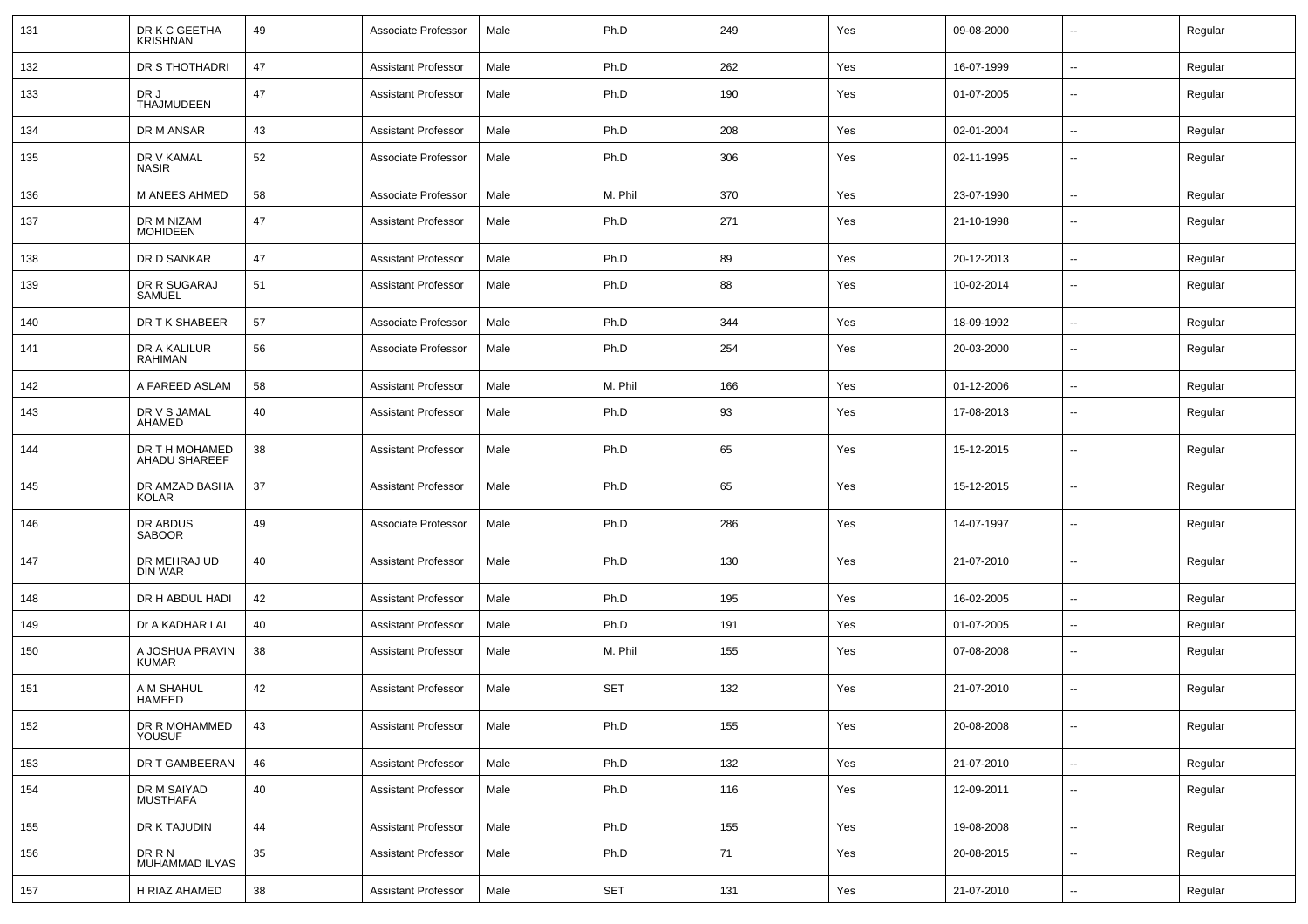| 158 | K MOHAMMED<br><b>GAFOOR</b>               | 38 | <b>Assistant Professor</b> | Male | M. Phil     | 118 | Yes | 05-09-2011 | $\overline{\phantom{a}}$ | Regular |
|-----|-------------------------------------------|----|----------------------------|------|-------------|-----|-----|------------|--------------------------|---------|
| 159 | DR S ABDUL<br><b>RAHMAN</b>               | 42 | <b>Assistant Professor</b> | Male | Ph.D        | 155 | Yes | 16-08-2008 | $\sim$                   | Regular |
| 160 | DR K S NIRMAL<br><b>KUMAR</b>             | 40 | <b>Assistant Professor</b> | Male | Ph.D        | 132 | Yes | 19-07-2010 | $\sim$                   | Regular |
| 161 | DR M<br>ALAGUTHANKAMA<br><b>NI</b>        | 46 | <b>Assistant Professor</b> | Male | Ph.D        | 95  | Yes | 19-08-2013 | $\overline{\phantom{a}}$ | Regular |
| 162 | DR SAYYAD<br><b>ARIFULLA</b>              | 53 | <b>Assistant Professor</b> | Male | Ph.D        | 95  | Yes | 19-08-2013 | $\mathbf{u}$             | Regular |
| 163 | E PRAVEEN                                 | 36 | <b>Assistant Professor</b> | Male | <b>SLET</b> | 155 | Yes | 07-08-2008 | $\mathbf{u}$             | Regular |
| 164 | A MOHAMMED<br><b>FARHATULLAH</b>          | 35 | <b>Assistant Professor</b> | Male | M. Phil     | 95  | Yes | 19-08-2013 | $\sim$                   | Regular |
| 165 | <b>G FOIZE AHMAD</b>                      | 42 | <b>Assistant Professor</b> | Male | M. Phil     | 155 | Yes | 07-08-2008 | $\sim$                   | Regular |
| 166 | DR M R THAMEEM<br>ANSARI                  | 34 | <b>Assistant Professor</b> | Male | Ph.D        | 108 | Yes | 20-07-2012 | $\overline{\phantom{a}}$ | Regular |
| 167 | <b>S MOIDHEEN</b><br><b>ALIYAR</b>        | 34 | <b>Assistant Professor</b> | Male | M. Phil     | 155 | Yes | 23-08-2008 | --                       | Regular |
| 168 | <b>SYED MUZAFFER</b><br>AHMED             | 38 | <b>Assistant Professor</b> | Male | M. Phil     | 94  | Yes | 02-09-2013 | $\overline{\phantom{a}}$ | Regular |
| 169 | N FAROOK                                  | 38 | <b>Assistant Professor</b> | Male | M. Phil     | 59  | Yes | 08-08-2016 | $\overline{\phantom{a}}$ | Regular |
| 170 | A AIJAZ AHMED                             | 31 | <b>Assistant Professor</b> | Male | M. Phil     | 85  | Yes | 16-06-2014 | $\mathbf{u}$             | Regular |
| 171 | R VIJAYAKUMAR                             | 54 | <b>Assistant Professor</b> | Male | M. Phil     | 201 | Yes | 04-10-2004 | $\overline{\phantom{a}}$ | Regular |
| 172 | M MOHAMED<br>SHAMEEN                      | 44 | <b>Assistant Professor</b> | Male | M. Phil     | 161 | Yes | 12-02-2008 | --                       | Regular |
| 173 | K V MOHAMMED<br><b>BILAL</b>              | 32 | <b>Assistant Professor</b> | Male | M. Phil     | 118 | Yes | 05-09-2011 | --                       | Regular |
| 174 | <b>B SYED ASIF</b>                        | 33 | <b>Assistant Professor</b> | Male | <b>SET</b>  | 71  | Yes | 20-08-2015 | $\mathbf{u}$             | Regular |
| 175 | K SYED MOHAMED<br><b>BUKARI</b>           | 44 | <b>Assistant Professor</b> | Male | M. Phil     | 252 | Yes | 17-07-2000 | $\mathbf{u}$             | Regular |
| 176 | DR SYED SHAKIR<br>RAZVI                   | 35 | <b>Assistant Professor</b> | Male | Ph.D        | 155 | Yes | 20-08-2008 | $\mathbf{u}$             | Regular |
| 177 | M SAFEEUR<br><b>RAHMAN</b>                | 27 | <b>Assistant Professor</b> | Male | M. Phil     | 46  | Yes | 11-09-2017 | $\mathbf{u}$             | Regular |
| 178 | DR S BASKARAN                             | 53 | <b>Assistant Professor</b> | Male | Ph.D        | 121 | Yes | 15-12-2015 | $\sim$                   | Regular |
| 179 | M S AMANULLAH                             | 59 | <b>Assistant Professor</b> | Male | <b>NET</b>  | 368 | Yes | 30-11-1990 | $\sim$                   | Regular |
| 180 | P M ABUHAMID<br><b>MOHAMED</b><br>QUZZALI | 31 | <b>Assistant Professor</b> | Male | <b>NET</b>  | 66  | Yes | 19-01-2016 | $\overline{\phantom{a}}$ | Regular |
| 181 | A BISHR                                   | 33 | <b>Assistant Professor</b> | Male | <b>NET</b>  | 52  | Yes | 01-03-2017 | $\sim$                   | Regular |
| 182 | D BURHANUDDIN<br><b>DULVI</b>             | 55 | Associate Professor        | Male | M. Phil     | 320 | Yes | 05-09-1994 | $\overline{\phantom{a}}$ | Regular |
| 183 | DR G SHAIK<br>ABDUL WAHAB                 | 58 | Associate Professor        | Male | Ph.D        | 250 | Yes | 13-03-2000 | --                       | Regular |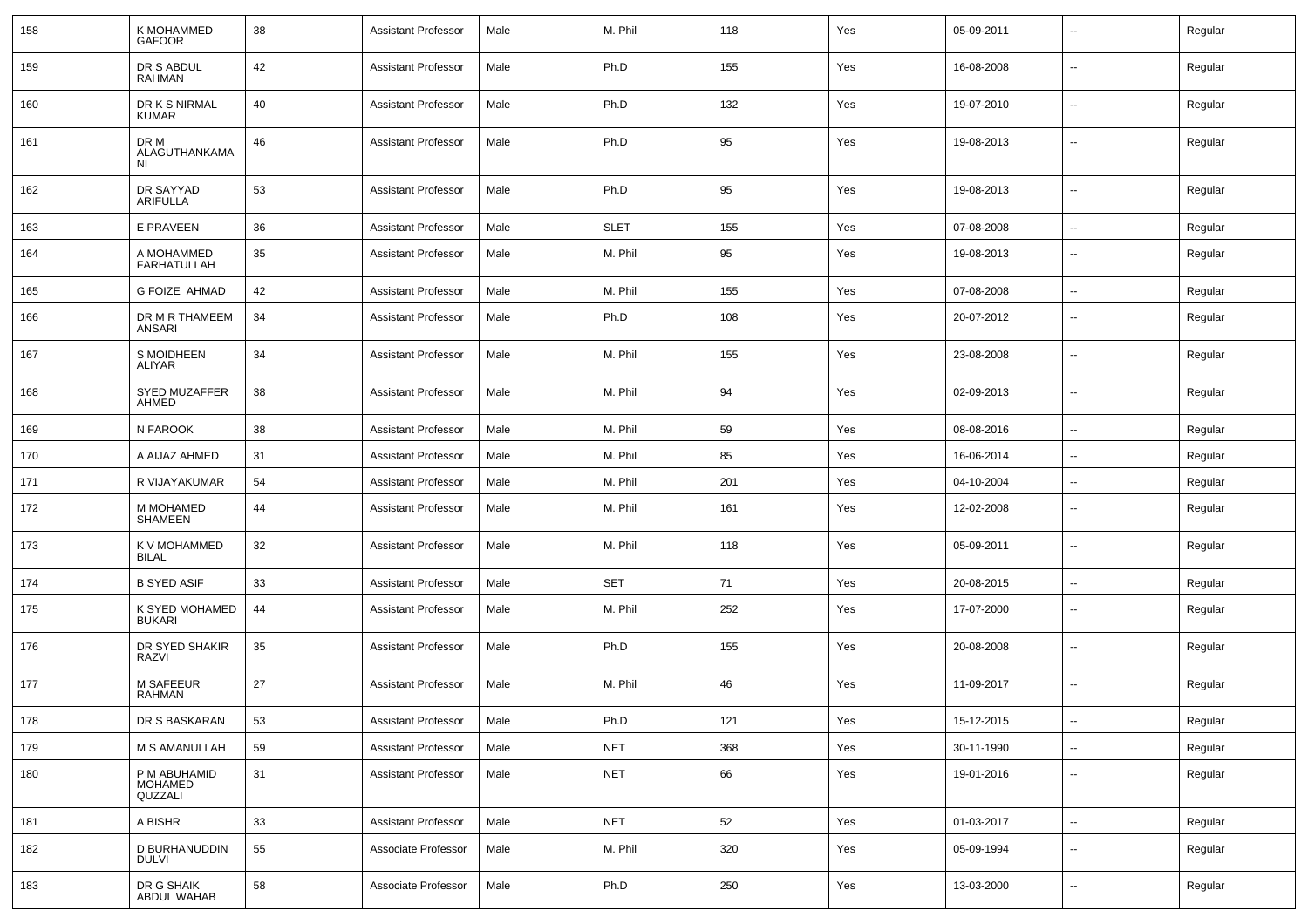| 184 | M MD KHALEELUR<br><b>RAHMAN</b>          | 39 | <b>Assistant Professor</b> | Male | <b>NET</b>  | 189 | Yes | 24-08-2005 | --             | Regular |
|-----|------------------------------------------|----|----------------------------|------|-------------|-----|-----|------------|----------------|---------|
| 185 | R SYED AHMED                             | 35 | <b>Assistant Professor</b> | Male | <b>SLET</b> | 116 | Yes | 05-09-2011 | ⊷.             | Regular |
| 186 | DR H<br>HIDAYATHULLAH                    | 52 | <b>Assistant Professor</b> | Male | Ph.D        | 190 | Yes | 01-07-2005 | ۰.             | Regular |
| 187 | DR N M AHAMED<br><b>IBRAHIM</b>          | 56 | Associate Professor        | Male | Ph.D        | 306 | Yes | 01-11-1995 | $\overline{a}$ | Regular |
| 188 | DR SYED SAJJAD<br><b>INAYATH</b>         | 51 | <b>Assistant Professor</b> | Male | Ph.D        | 238 | Yes | 01-07-2001 | $\overline{a}$ | Regular |
| 189 | DR S SHAFIVULLA                          | 57 | Associate Professor        | Male | Ph.D        | 293 | Yes | 06-12-1996 | $\overline{a}$ | Regular |
| 190 | DR A RASHEED<br>KHAN                     | 48 | <b>Assistant Professor</b> | Male | Ph.D        | 249 | Yes | 07-08-2000 | --             | Regular |
| 191 | DR A ABDUL<br>RAHEEM                     | 54 | Associate Professor        | Male | Ph.D        | 273 | Yes | 03-08-1998 | ۰.             | Regular |
| 192 | DR S JABER ASAN                          | 38 | <b>Assistant Professor</b> | Male | Ph.D        | 93  | Yes | 21-08-2013 | ۰.             | Regular |
| 193 | DR S SYED RAFIQ<br>AHMED                 | 56 | <b>Assistant Professor</b> | Male | Ph.D        | 382 | Yes | 19-07-1989 | --             | Regular |
| 194 | DR A MOHAMED<br><b>YUNUS</b>             | 44 | <b>Assistant Professor</b> | Male | Ph.D        | 226 | Yes | 22-07-2002 | --             | Regular |
| 195 | DR SYED ABDUL<br><b>HAMEED</b>           | 53 | <b>Assistant Professor</b> | Male | Ph.D        | 333 | Yes | 18-08-1993 | --             | Regular |
| 196 | A K ABDUL<br>NAZEER                      | 47 | <b>Assistant Professor</b> | Male | M. Phil     | 238 | Yes | 19-07-2001 | --             | Regular |
| 197 | DR M GULAM<br><b>MOHAMED</b>             | 52 | Associate Professor        | Male | Ph.D        | 292 | Yes | 20-01-1997 | --             | Regular |
| 198 | DR A SYED<br><b>MOHAMMED</b><br>MUJAHEER | 46 | <b>Assistant Professor</b> | Male | Ph.D        | 238 | Yes | 27-07-2001 | --             | Regular |
| 199 | M SHACKEERALI                            | 34 | <b>Assistant Professor</b> | Male | <b>NET</b>  | 88  | Yes | 22-01-2014 | $\overline{a}$ | Regular |
| 200 | DR S J ASKAR ALI                         | 56 | Associate Professor        | Male | Ph.D        | 320 | Yes | 14-09-1994 | ۰.             | Regular |
| 201 | S SYED<br>AHAMUDUL<br><b>RAFEEK</b>      | 55 | <b>Assistant Professor</b> | Male | M. Phil     | 166 | Yes | 01-12-2006 | $\overline{a}$ | Regular |
| 202 | DR U MUHAMMED<br>RAFI                    | 35 | <b>Assistant Professor</b> | Male | Ph.D        | 143 | Yes | 02-08-2010 | --             | Regular |
| 203 | DR H THAJUDEEN                           | 39 | <b>Assistant Professor</b> | Male | Ph.D        | 89  | Yes | 20-12-2013 | --             | Regular |
| 204 | A BASHEER<br>AHAMED                      | 58 | Associate Professor        | Male | M. Phil     | 303 | Yes | 07-02-1996 | $\sim$         | Regular |
| 205 | DR M ASRAR<br><b>SHERIFF</b>             | 53 | Associate Professor        | Male | Ph.D        | 309 | Yes | 21-08-1995 | u.             | Regular |
| 206 | DR A K SULTAN<br><b>MOHIDEEN</b>         | 48 | <b>Assistant Professor</b> | Male | Ph.D        | 236 | Yes | 03-09-2001 | u.             | Regular |
| 207 | DR M JAMAL<br><b>MOHAMED</b>             | 48 | <b>Assistant Professor</b> | Male | Ph.D        | 89  | Yes | 20-12-2013 | н.             | Regular |
| 208 | <b>MN HARIS</b>                          | 31 | <b>Assistant Professor</b> | Male | <b>NET</b>  | 65  | Yes | 15-12-2015 | $\sim$         | Regular |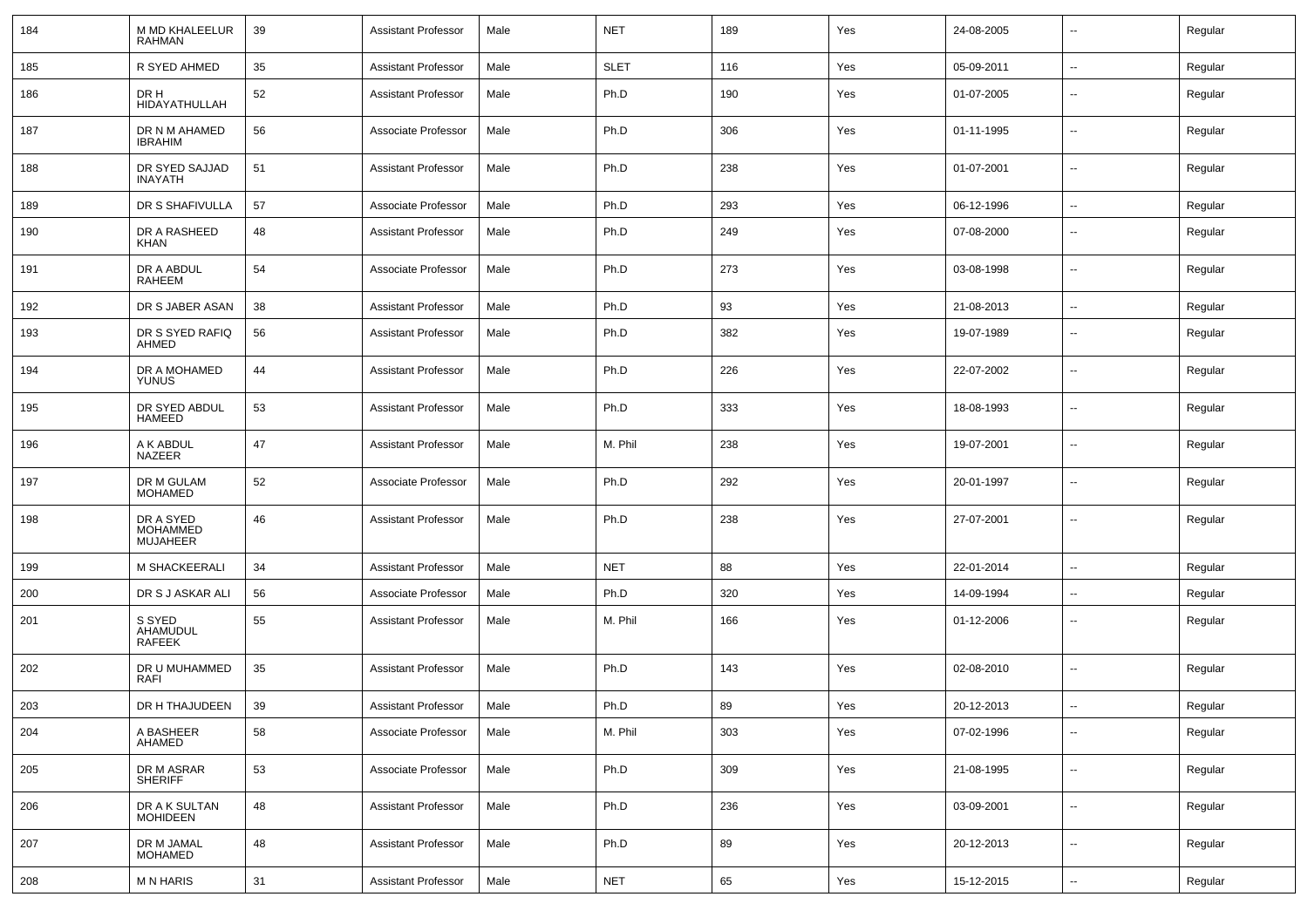| 209 | S SABIR AHAMED                              | 52 | <b>Assistant Professor</b> | Male | M. Phil       | 320 | No  | 07-11-1994 | 31-03-2021               | Regular |
|-----|---------------------------------------------|----|----------------------------|------|---------------|-----|-----|------------|--------------------------|---------|
| 210 | P ABBAS                                     | 43 | <b>Assistant Professor</b> | Male | M. Phil       | 155 | Yes | 21-08-2008 | $\overline{a}$           | Regular |
| 211 | DR K ZAHEER<br>AHMED                        | 50 | <b>Assistant Professor</b> | Male | Ph.D          | 241 | Yes | 20-06-2001 | ۰.                       | Regular |
| 212 | DR S MOHAMED<br>NAZEER                      | 40 | <b>Assistant Professor</b> | Male | Ph.D          | 58  | Yes | 08-08-2016 | $\overline{a}$           | Regular |
| 213 | K ASOKAN                                    | 40 | <b>Assistant Professor</b> | Male | <b>SET</b>    | 155 | Yes | 07-08-2008 | $\overline{a}$           | Regular |
| 214 | DR S SYED RAFFIC<br>ALI                     | 35 | <b>Assistant Professor</b> | Male | Ph.D          | 48  | Yes | 04-01-2017 | --                       | Regular |
| 215 | DR MD TAYYAB ALI                            | 47 | <b>Assistant Professor</b> | Male | Ph.D          | 48  | Yes | 16-06-2015 | $\overline{a}$           | Regular |
| 216 | SYED USMAN<br>BASHA                         | 35 | <b>Assistant Professor</b> | Male | M. Phil       | 132 | Yes | 21-07-2010 | --                       | Regular |
| 217 | J ABDUL<br>RASHEEDH                         | 40 | <b>Assistant Professor</b> | Male | M. Phil       | 192 | Yes | 01-07-2005 | --                       | Regular |
| 218 | A M ABDUL<br><b>KUTHUS</b>                  | 42 | <b>Assistant Professor</b> | Male | M. Phil       | 118 | Yes | 05-09-2011 | ۰.                       | Regular |
| 219 | S MOHAMED<br><b>IQBAL</b>                   | 56 | <b>Assistant Professor</b> | Male | M. Phil       | 282 | Yes | 02-01-1998 | --                       | Regular |
| 220 | A M Z MOHAMMED<br><b>ARSATH ALI</b>         | 30 | <b>Assistant Professor</b> | Male | <b>NET</b>    | 93  | No  | 19-08-2013 | 01-02-2021               | Regular |
| 221 | DR N O AARIF                                | 37 | <b>Assistant Professor</b> | Male | Ph.D          | 153 | Yes | 10-10-2008 | --                       | Regular |
| 222 | M MOHAMED<br><b>ABUBACKER</b>               | 33 | <b>Assistant Professor</b> | Male | M. Phil       | 95  | Yes | 19-08-2013 | $\overline{a}$           | Regular |
| 223 | K M MOHAMED<br><b>RAFI</b>                  | 46 | <b>Assistant Professor</b> | Male | M.A.(History) | 132 | Yes | 21-07-2010 | $\overline{\phantom{a}}$ | Regular |
| 224 | DR S G<br><b>MOHAMMED</b><br><b>HUSSAIN</b> | 43 | <b>Assistant Professor</b> | Male | Ph.D          | 228 | Yes | 22-07-2002 | $\overline{a}$           | Regular |
| 225 | DR S ABDUL<br><b>RAHMAN</b>                 | 33 | <b>Assistant Professor</b> | Male | Ph.D          | 108 | Yes | 20-07-2012 | --                       | Regular |
| 226 | U HUSSAIN<br>AHMED                          | 45 | <b>Assistant Professor</b> | Male | <b>SET</b>    | 46  | Yes | 18-09-2017 | ۰.                       | Regular |
| 227 | A MOHAMMED<br>YASIN                         | 33 | <b>Assistant Professor</b> | Male | M. Phil       | 132 | Yes | 20-07-2010 | --                       | Regular |
| 228 | DR J PRINCE<br><b>JOSHUA</b>                | 34 | <b>Assistant Professor</b> | Male | Ph.D          | 58  | Yes | 07-09-2016 | $\overline{a}$           | Regular |
| 229 | DR F AMJAD<br><b>BASHA</b>                  | 32 | <b>Assistant Professor</b> | Male | Ph.D          | 59  | Yes | 08-08-2016 | $\overline{a}$           | Regular |
| 230 | DR G MOHAMED<br>ABBAS KHAN                  | 35 | <b>Assistant Professor</b> | Male | Ph.D          | 95  | Yes | 17-08-2013 | $\overline{a}$           | Regular |
| 231 | F MUHAMMED<br><b>ILYAS</b>                  | 43 | <b>Assistant Professor</b> | Male | <b>SET</b>    | 193 | Yes | 29-06-2005 | $\overline{\phantom{a}}$ | Regular |
| 232 | S SAKTHIVEL                                 | 43 | <b>Assistant Professor</b> | Male | M. Phil       | 155 | Yes | 07-08-2008 | u.                       | Regular |
| 233 | DR M WASIM RAJA                             | 43 | <b>Assistant Professor</b> | Male | Ph.D          | 190 | Yes | 01-09-2005 | u.                       | Regular |
| 234 | N MANIKANDAN                                | 45 | <b>Assistant Professor</b> | Male | M. Phil       | 241 | Yes | 20-06-2001 | $\overline{\phantom{a}}$ | Regular |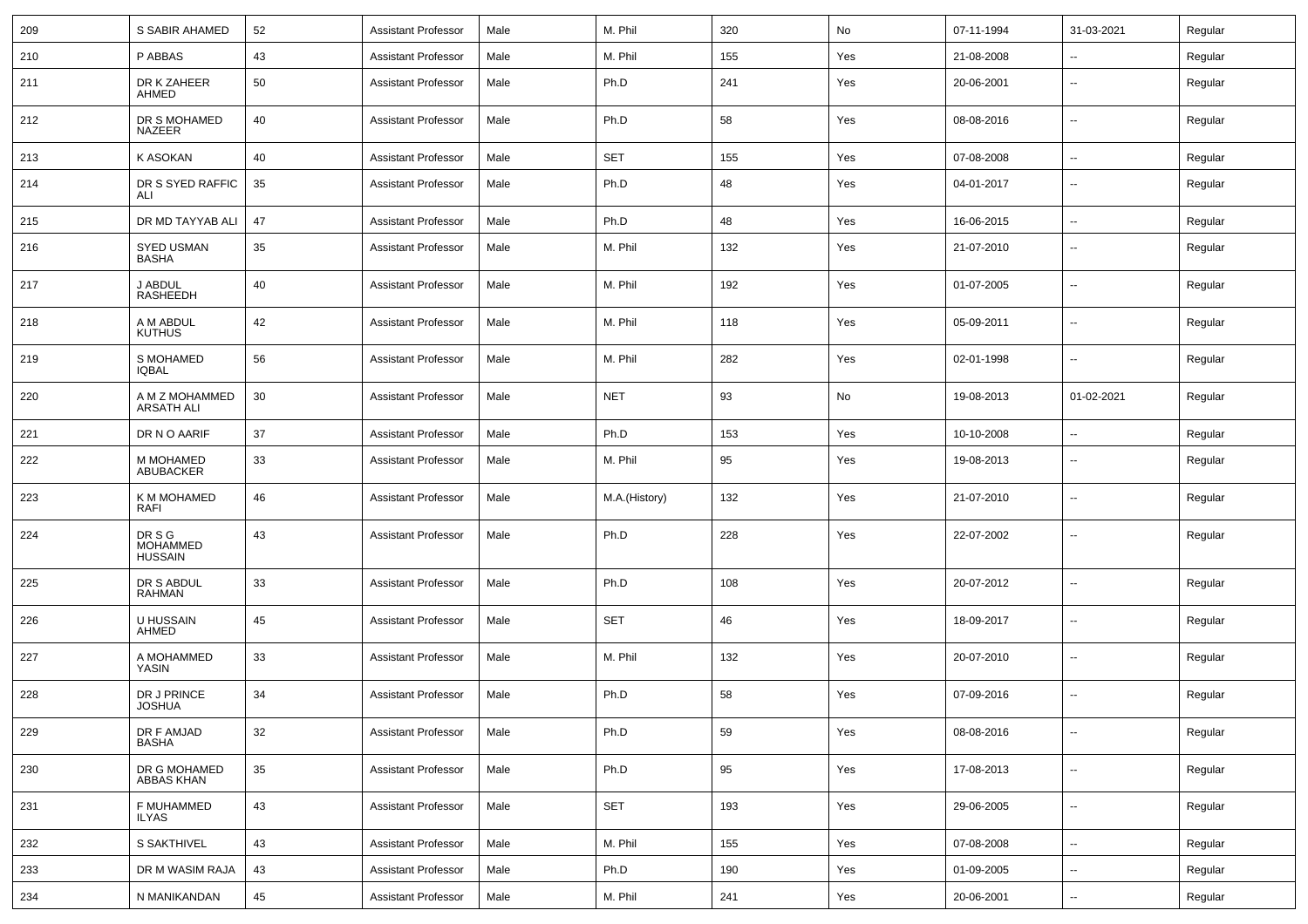| 235 | ZOYEB MOHAMED<br><b>ZIA</b>            | 27 | <b>Assistant Professor</b> | Male | <b>SET</b> | 54  | Yes | 04-01-2017 | $\overline{\phantom{a}}$ | Regular             |
|-----|----------------------------------------|----|----------------------------|------|------------|-----|-----|------------|--------------------------|---------------------|
| 236 | DR MUHAMMED<br>JUNAIS M K              | 33 | <b>Assistant Professor</b> | Male | Ph.D       | 61  | Yes | 15-12-2017 | $\sim$                   | Regular             |
| 237 | DR U MAHABOOB<br><b>BASHA</b>          | 36 | <b>Assistant Professor</b> | Male | Ph.D       | 85  | Yes | 16-06-2014 | $\sim$                   | Regular             |
| 238 | <b>MOHAMED</b><br><b>HUSSAIN AHMED</b> | 36 | <b>Assistant Professor</b> | Male | M. Phil    | 132 | Yes | 21-07-2010 | $\sim$                   | Regular             |
| 239 | SYED<br>JAMALULLAH                     | 28 | <b>Assistant Professor</b> | Male | M. Phil    | 59  | Yes | 08-08-2016 | $\sim$                   | Regular             |
| 240 | K GHANI BASHA                          | 33 | <b>Assistant Professor</b> | Male | <b>SET</b> | 43  | Yes | 03-01-2018 | $\sim$                   | Regular             |
| 241 | DR I SALIM<br>MEERAN                   | 34 | <b>Assistant Professor</b> | Male | Ph.D       | 126 | Yes | 06-08-2018 | --                       | Regular             |
| 242 | S IMRAN<br><b>TAJUDEEN</b>             | 35 | <b>Assistant Professor</b> | Male | <b>MBA</b> | 144 | No  | 06-08-2018 | 29-09-2021               | Adhoc / Contractual |
| 243 | <b>MOHAMMED</b><br>TAHER KHAN T        | 26 | <b>Assistant Professor</b> | Male | <b>NET</b> | 35  | Yes | 06-08-2018 | --                       | Regular             |
| 244 | DR M MUHAMMED<br>RAFEE                 | 35 | <b>Assistant Professor</b> | Male | Ph.D       | 60  | Yes | 06-08-2018 | --                       | Regular             |
| 245 | SAJID HUSSAIN                          | 30 | <b>Assistant Professor</b> | Male | M. Phil    | 36  | Yes | 06-08-2018 | --                       | Regular             |
| 246 | H SUHEL                                | 30 | <b>Assistant Professor</b> | Male | <b>NET</b> | 36  | Yes | 06-08-2018 | $\overline{\phantom{a}}$ | Regular             |
| 247 | MUHAMMAD<br>SHAFEEQ PASHA<br>м         | 27 | <b>Assistant Professor</b> | Male | M. Phil    | 35  | Yes | 12-09-2018 | --                       | Regular             |
| 248 | T MYDEEN ABDUL<br><b>KATHER</b>        | 39 | <b>Assistant Professor</b> | Male | M. Phil    | 35  | Yes | 06-08-2018 | $\overline{\phantom{a}}$ | Regular             |
| 249 | A R MOHAMED<br><b>ZUBAIR</b>           | 32 | <b>Assistant Professor</b> | Male | M. Phil    | 50  | Yes | 06-08-2018 | $\overline{\phantom{a}}$ | Regular             |
| 250 | A R MOHAMMED<br><b>SULAIMAN</b>        | 28 | <b>Assistant Professor</b> | Male | M. Phil    | 51  | Yes | 06-08-2018 | ⊷.                       | Regular             |
| 251 | AQUEELUR<br><b>RAHMAN M</b>            | 29 | <b>Assistant Professor</b> | Male | M. Phil    | 35  | Yes | 06-08-2018 | $\overline{\phantom{a}}$ | Regular             |
| 252 | SYED BAQUAR<br>ABBAS                   | 47 | <b>Assistant Professor</b> | Male | M.A        | 36  | Yes | 06-08-2018 | ⊷.                       | Regular             |
| 253 | DR SADIK ALI M                         | 31 | <b>Assistant Professor</b> | Male | Ph.D       | 24  | Yes | 01-07-2019 | $\overline{\phantom{a}}$ | Regular             |
| 254 | DR M Y MOHAMED<br>YACOAB               | 50 | <b>Assistant Professor</b> | Male | Ph.D       | 300 | No  | 26-06-2019 | 28-12-2021               | Regular             |
| 255 | DR N AMINUR<br>RAHMAN                  | 40 | <b>Assistant Professor</b> | Male | Ph.D       | 122 | Yes | 24-06-2019 | $\sim$                   | Regular             |
| 256 | DR S DIVAKAR                           | 41 | <b>Assistant Professor</b> | Male | Ph.D       | 36  | Yes | 17-06-2019 | Щ,                       | Regular             |
| 257 | Dr M Sheik Noor<br>Mohamed             | 33 | <b>Assistant Professor</b> | Male | Ph.D       | 26  | Yes | 17-06-2019 | $\overline{\phantom{a}}$ | Regular             |
| 258 | M Shahul Hameed                        | 31 | <b>Assistant Professor</b> | Male | M.A        | 26  | Yes | 17-06-2019 | Ξ.                       | Regular             |
| 259 | Mr S Abdul Hakeem                      | 42 | <b>Assistant Professor</b> | Male | M.A        | 25  | Yes | 24-06-2019 | $\sim$                   | Regular             |
| 260 | Mr J Ashraf Khan                       | 37 | <b>Assistant Professor</b> | Male | M.A        | 25  | Yes | 24-06-2019 | $\overline{\phantom{a}}$ | Regular             |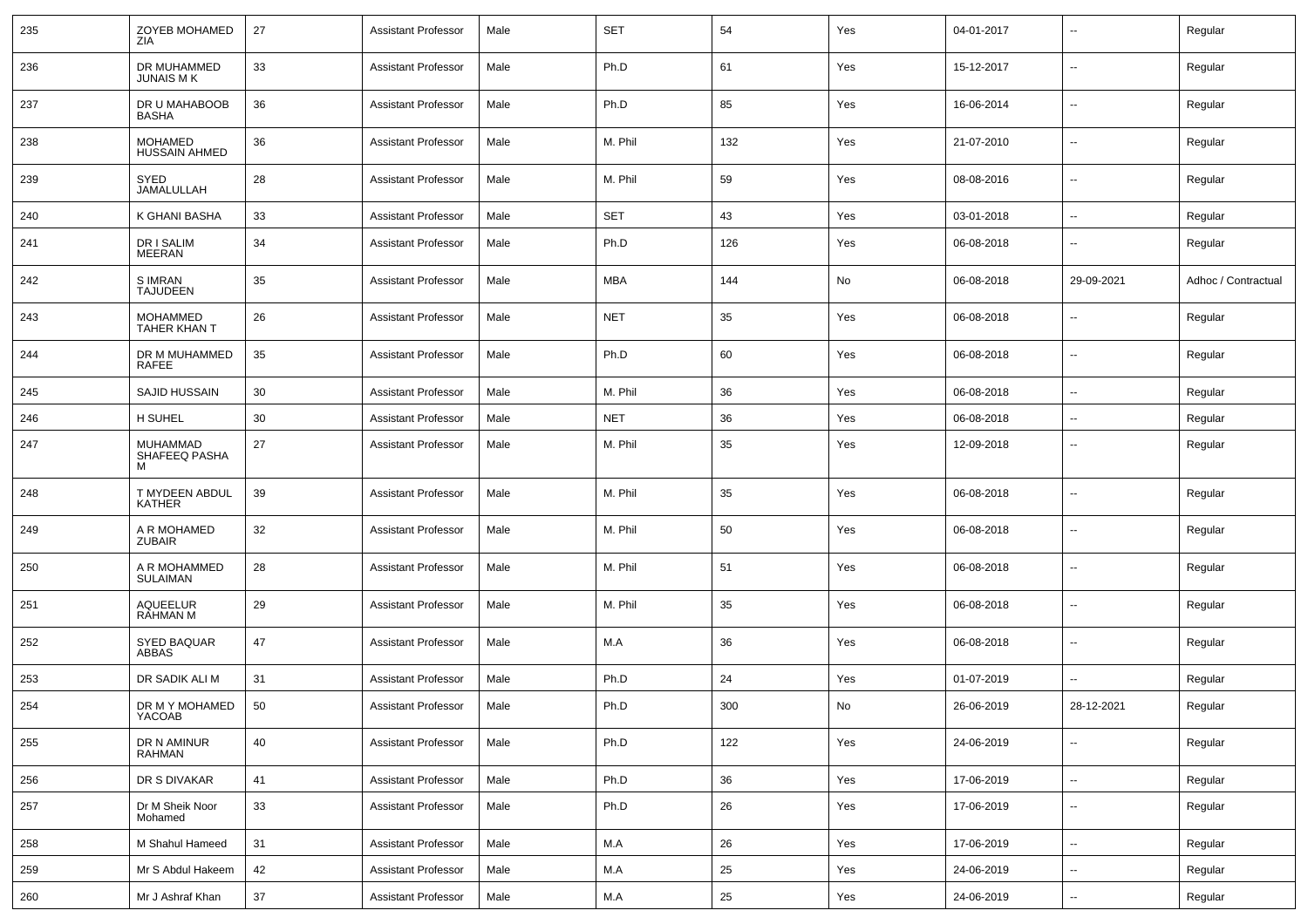| 261 | Dr V J Chakravarthy                | 42 | <b>Assistant Professor</b> | Male   | Ph.D       | 25  | No  | 24-06-2019 | 17-11-2021               | Adhoc / Contractual |
|-----|------------------------------------|----|----------------------------|--------|------------|-----|-----|------------|--------------------------|---------------------|
| 262 | Mr E Muthalif                      | 37 | <b>Assistant Professor</b> | Male   | M. Phil    | 133 | Yes | 26-06-2019 | $\overline{\phantom{a}}$ | Regular             |
| 263 | Mr M Ashraf Ali                    | 49 | <b>Assistant Professor</b> | Male   | M. Phil    | 25  | Yes | 01-07-2019 | $\overline{\phantom{a}}$ | Regular             |
| 264 | Mr J M Jaffar Sadiq                | 36 | <b>Assistant Professor</b> | Male   | M. Phil    | 113 | Yes | 19-08-2019 | $\overline{\phantom{a}}$ | Regular             |
| 265 | Mr S U Mohamed<br>Rizwan           | 32 | <b>Assistant Professor</b> | Male   | M.COM      | 23  | Yes | 19-08-2019 | $\overline{\phantom{a}}$ | Regular             |
| 266 | Mr I Thayub Sheriff                | 27 | <b>Assistant Professor</b> | Male   | M. Phil    | 23  | Yes | 19-08-2019 | $\overline{\phantom{a}}$ | Regular             |
| 267 | <b>MOHAMMED</b><br><b>AADHIL M</b> | 24 | <b>Assistant Professor</b> | Male   | NET        | 8   | Yes | 09-12-2020 | $\sim$                   | Adhoc / Contractual |
| 268 | <b>S MOHAMED</b><br><b>ISMAIL</b>  | 24 | <b>Assistant Professor</b> | Male   | <b>NET</b> | 8   | Yes | 09-12-2020 | $\overline{\phantom{a}}$ | Adhoc / Contractual |
| 269 | <b>MIDHREES</b><br><b>AHMED</b>    | 25 | <b>Assistant Professor</b> | Male   | <b>NET</b> | 8   | Yes | 09-12-2020 | $\overline{\phantom{a}}$ | Adhoc / Contractual |
| 270 | K MADHU                            | 36 | <b>Assistant Professor</b> | Male   | Ph.D       | 32  | Yes | 09-12-2020 | $\sim$                   | Adhoc / Contractual |
| 271 | DR K M<br><b>SUCHARITHA</b>        | 42 | <b>Assistant Professor</b> | Female | Ph.D       | 147 | Yes | 09-12-2020 | $\overline{\phantom{a}}$ | Adhoc / Contractual |
| 272 | Dr S RAJA                          | 34 | <b>Assistant Professor</b> | Male   | Ph.D       | 59  | Yes | 09-12-2020 | $\sim$                   | Adhoc / Contractual |
| 273 | Dr<br>THANGAMUNIYAN<br>DI S        | 37 | <b>Assistant Professor</b> | Male   | Ph.D       | 42  | Yes | 05-01-2021 | --                       | Adhoc / Contractual |
| 274 | Dr B MAHAMMAD<br>RAFEE             | 36 | <b>Assistant Professor</b> | Male   | Ph.D       | 136 | Yes | 11-02-2021 | $\overline{\phantom{a}}$ | Adhoc / Contractual |
| 275 | R SADIQUE<br>AHMED                 | 23 | <b>Assistant Professor</b> | Male   | <b>NET</b> | 8   | Yes | 09-12-2020 | $\overline{\phantom{a}}$ | Adhoc / Contractual |
| 276 | DR M TAWARISH                      | 47 | <b>Assistant Professor</b> | Male   | Ph.D       | 270 | Yes | 09-12-2020 | $\overline{\phantom{a}}$ | Adhoc / Contractual |
| 277 | A G NOOR<br><b>MOHAMMED</b>        | 26 | <b>Assistant Professor</b> | Male   | <b>NET</b> | 8   | Yes | 04-01-2021 | $\overline{\phantom{a}}$ | Adhoc / Contractual |
| 278 | DR V<br>MANIKANDAN                 | 35 | <b>Assistant Professor</b> | Male   | Ph.D       | 32  | Yes | 09-12-2020 | $\overline{\phantom{a}}$ | Adhoc / Contractual |
| 279 | DR S SHEIK<br><b>MOHAMED</b>       | 29 | <b>Assistant Professor</b> | Male   | Ph.D       | 8   | Yes | 09-12-2020 | $\overline{\phantom{a}}$ | Adhoc / Contractual |
| 280 | DR S PALANIVEL                     | 32 | <b>Assistant Professor</b> | Male   | Ph.D       | 8   | Yes | 09-12-2020 | $\overline{\phantom{a}}$ | Adhoc / Contractual |
| 281 | DR A MOHAMED<br>MUSTAQ AHMED       | 46 | <b>Assistant Professor</b> | Male   | Ph.D       | 175 | Yes | 09-12-2020 | --                       | Adhoc / Contractual |
| 282 | SHAK SYED                          | 28 | <b>Assistant Professor</b> | Male   | <b>NET</b> | 31  | Yes | 09-12-2020 | $\overline{\phantom{a}}$ | Adhoc / Contractual |
| 283 | K FAYAZ AHMED                      | 27 | <b>Assistant Professor</b> | Male   | <b>NET</b> | 8   | Yes | 09-12-2020 | $\overline{\phantom{a}}$ | Adhoc / Contractual |
| 284 | DR M ZAHIR KHAN                    | 38 | <b>Assistant Professor</b> | Male   | Ph.D       | 38  | Yes | 09-12-2020 | $\overline{\phantom{a}}$ | Adhoc / Contractual |
| 285 | DR M SAMSUDEEN                     | 48 | <b>Assistant Professor</b> | Male   | Ph.D       | 260 | Yes | 09-12-2020 | $\overline{\phantom{a}}$ | Adhoc / Contractual |
| 286 | P M MUDASSIRUR<br>RAHMAN           | 27 | <b>Assistant Professor</b> | Male   | <b>NET</b> | 44  | Yes | 09-12-2020 | $\overline{\phantom{a}}$ | Adhoc / Contractual |
| 287 | M MOHAMMED<br>SADHAM HUSSAIN       | 29 | Assistant Professor        | Male   | SET        | 32  | Yes | 09-12-2020 | $\overline{\phantom{a}}$ | Adhoc / Contractual |